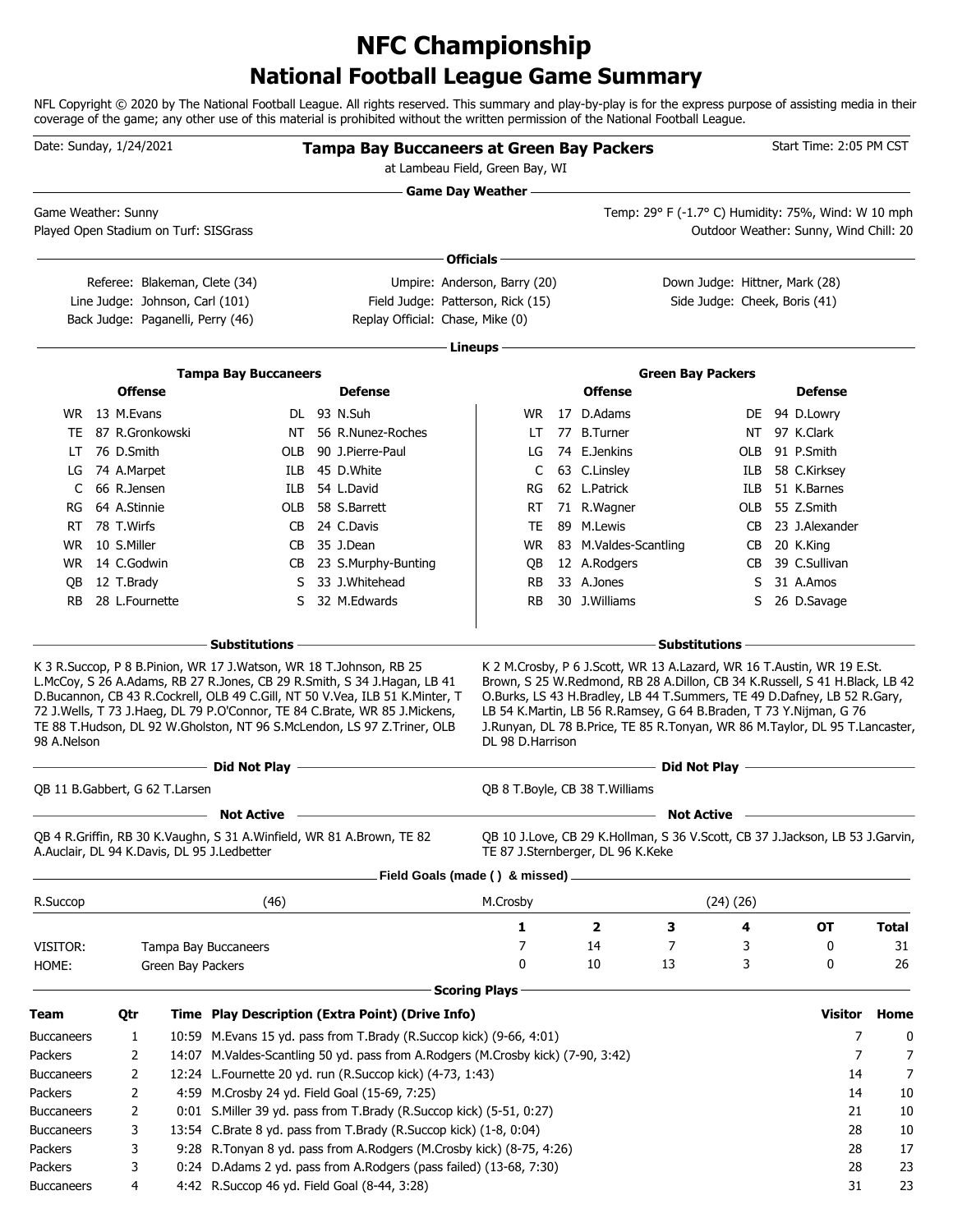### **National Football League Game Summary NFC Championship**

NFL Copyright © 2020 by The National Football League. All rights reserved. This summary and play-by-play is for the express purpose of assisting media in their coverage of the game; any other use of this material is prohibited without the written permission of the National Football League.

Paid Attendance: 7,772 Time: 3:14 Packers 4 2:05 M.Crosby 26 yd. Field Goal (9-58, 2:37) 31 31 36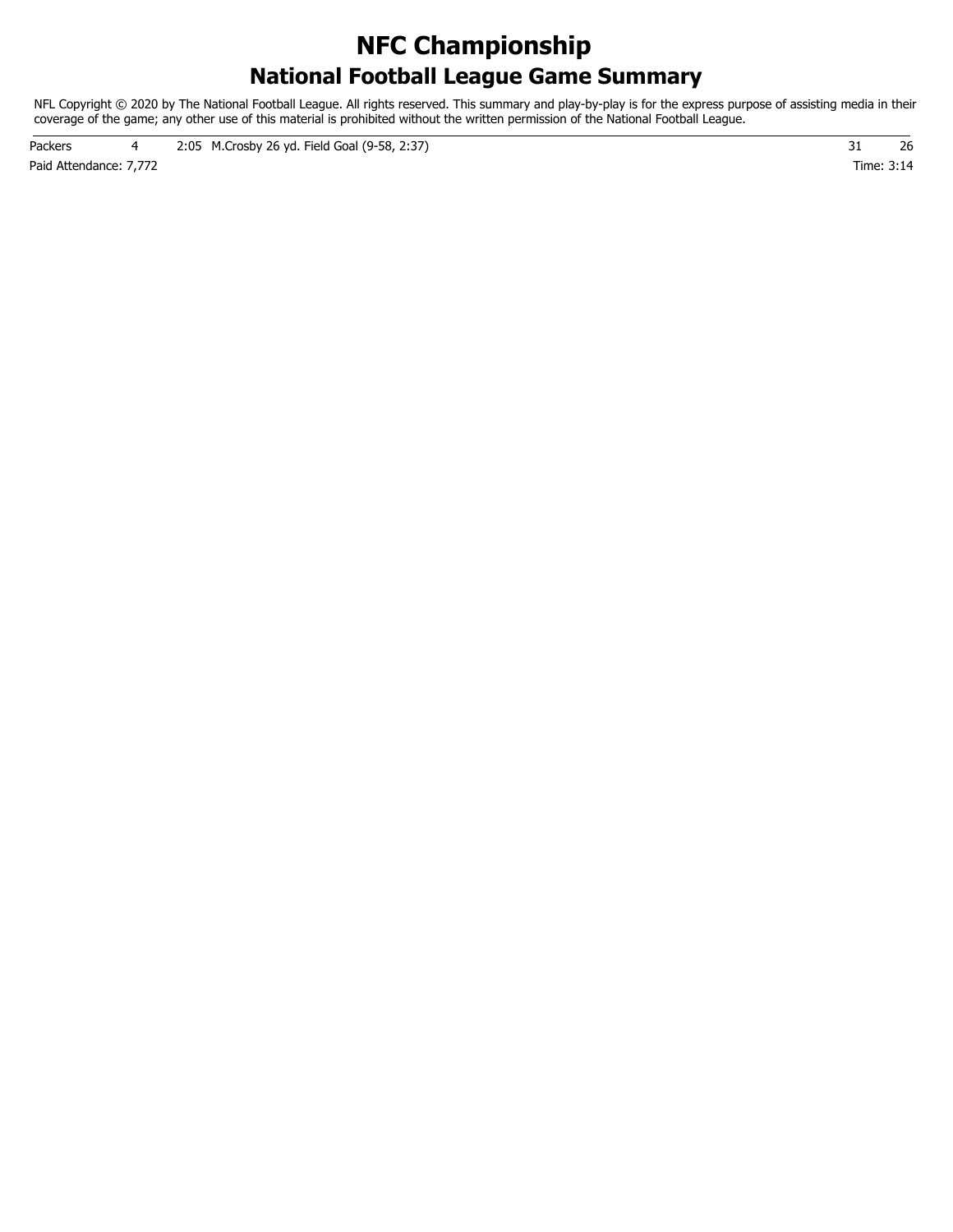# **Final Individual Statistics**

|                        | <b>Tampa Bay Buccaneers</b> |               |            |                |              |                |                    |                         |    |                        |           | <b>Green Bay Packers</b> |            |                |                |                    |                  |
|------------------------|-----------------------------|---------------|------------|----------------|--------------|----------------|--------------------|-------------------------|----|------------------------|-----------|--------------------------|------------|----------------|----------------|--------------------|------------------|
| <b>RUSHING</b>         |                             |               | <b>ATT</b> | <b>YDS</b>     | <b>AVG</b>   | LG             | <b>TD</b>          | <b>RUSHING</b>          |    |                        |           |                          | <b>ATT</b> | <b>YDS</b>     | <b>AVG</b>     | LG                 | <b>TD</b>        |
| L.Fournette            |                             |               | 12         | 55             | 4.6          | 20             | 1                  | A.Jones                 |    |                        |           |                          | 6          | 27             | 4.5            | 12                 | 0                |
| R.Jones                |                             |               | 10         | 16             | 1.6          | 4              | 0                  | J.Williams              |    |                        |           |                          | 7          | 23             | 3.3            | 12                 | 0                |
| C.Godwin               |                             |               | 1          | 6              | 6.0          | 6              | 0                  | A.Dillon                |    |                        |           |                          | 3          | 17             | 5.7            | 9                  | 0                |
| T.Brady                |                             |               | 1          | $-1$           | -1.0         | -1             | 0                  |                         |    |                        |           |                          |            |                |                |                    |                  |
| Total                  |                             |               | 24         | 76             | 3.2          | 20             | 1                  | Total                   |    |                        |           |                          | 16         | 67             | 4.2            | 12                 | 0                |
| <b>PASSING</b>         | ATT                         | <b>CMP</b>    | <b>YDS</b> | SK/YD TD       | LG           | IN             | RT                 | <b>PASSING</b>          |    |                        | ATT       | <b>CMP</b>               | <b>YDS</b> | SK/YD TD       |                | LG IN              | RT               |
| T.Brady                | 36                          | 20            | 280        | 1/5            | 3<br>52      | 3              | 73.8               | A.Rodgers               |    |                        | 48        | 33                       | 346        | 5/32           | 3              | 50<br>1            | 101.6            |
| Total                  | 36                          | 20            | 280        | 1/5            | 3<br>52      | 3              | 73.8               | Total                   |    |                        | 48        | 33                       | 346        | 5/32           | 3              | 50<br>$\mathbf{1}$ | 101.6            |
| <b>PASS RECEIVING</b>  |                             | <b>TAR</b>    | <b>REC</b> | YDS            | <b>AVG</b>   | LG             | TD                 |                         |    | <b>PASS RECEIVING</b>  |           | <b>TAR</b>               | <b>REC</b> | <b>YDS</b>     | <b>AVG</b>     | LG                 | <b>TD</b>        |
| C.Godwin               |                             | 9             | 5          | 110            | 22.0         | 52             | 0                  | D.Adams                 |    |                        |           | 15                       | 9          | 67             | 7.4            | 15                 | 1                |
| L.Fournette            |                             | 7             | 5          | 19             | 3.8          | 7              | 0                  |                         |    | M.Valdes-Scantling     |           | 6                        | 4          | 115            | 28.8           | 50                 | 1                |
| M.Evans                |                             | 8             | 3          | 51             | 17.0         | 27             | 1                  | R.Tonyan                |    |                        |           | 4                        | 4          | 22             | 5.5            | 8                  | $\mathbf{1}$     |
| C.Brate                |                             | 5             | 3          | 19             | 6.3          | 8              | 1                  | J.Williams              |    |                        |           | 4                        | 4          | 22             | 5.5            | 11                 | 0                |
| S.Miller               |                             | 3             | 2          | 36             | 18.0         | 39             | 1                  | A.Jones                 |    |                        |           | 6                        | 4          | $\overline{7}$ | 1.8            | 5                  | 0                |
| R.Gronkowski           |                             | 1             | 1          | 29             | 29.0         | 29             | 0                  | A.Lazard                |    |                        |           | 6                        | 3          | 62             | 20.7           | 23                 | 0                |
| T.Johnson              |                             | 2             | 1          | 16             | 16.0         | 16             | 0                  | M.Lewis                 |    |                        |           | 3                        | 3          | 28             | 9.3            | 14                 | 0                |
|                        |                             |               |            |                |              |                |                    | A.Dillon                |    |                        |           | 1                        | 1          | 13             | 13.0           | 13                 | 0                |
|                        |                             |               |            |                |              |                |                    | E.St. Brown             |    |                        |           | 1                        | 1          | 10             | 10.0           | 10                 | 0                |
| Total                  |                             | 35            | 20         | 280            | 14.0         | 52             | 3                  | Total                   |    |                        |           | 46                       | 33         | 346            | 10.5           | 50                 | 3                |
| <b>INTERCEPTIONS</b>   |                             |               | <b>NO</b>  | <b>YDS</b>     | <b>AVG</b>   | LG             | TD                 |                         |    | <b>INTERCEPTIONS</b>   |           |                          | <b>NO</b>  | <b>YDS</b>     | <b>AVG</b>     | LG                 | <b>TD</b>        |
| S.Murphy-Bunting       |                             |               | 1          | 0              | 0.0          | 0              | 0                  | J.Alexander             |    |                        |           |                          | 2          | 16             | 8.0            | 16                 | 0                |
|                        |                             |               |            |                |              |                |                    | A.Amos                  |    |                        |           |                          | 1          | 0              | 0.0            | $\mathbf 0$        | 0                |
| Total                  |                             |               | 1          | 0              | 0.0          | 0              | 0                  | Total                   |    |                        |           |                          | 3          | 16             | 5.3            | 16                 | 0                |
| <b>PUNTING</b>         | <b>NO</b>                   | <b>YDS</b>    | <b>AVG</b> | <b>NET</b>     | ΤВ           | <b>IN20</b>    | LG                 | <b>PUNTING</b>          |    |                        | <b>NO</b> | <b>YDS</b>               | <b>AVG</b> | <b>NET</b>     | TΒ             | <b>IN20</b>        | LG               |
| <b>B.Pinion</b>        | 2                           | 80            | 40.0       | 40.0           | 0            | 2              | 46                 | J.Scott                 |    |                        | 3         | 144                      | 48.0       | 44.7           | 0              | 0                  | 55               |
| Total                  | $\overline{2}$              | 80            | 40.0       | 40.0           | 0            | $\overline{2}$ | 46                 | Total                   |    |                        | 3         | 144                      | 48.0       | 44.7           | 0              | 0                  | 55               |
| <b>PUNT RETURNS</b>    |                             | <b>NO</b>     | <b>YDS</b> | <b>AVG</b>     | FC           | LG             | TD                 | <b>PUNT RETURNS</b>     |    |                        |           | <b>NO</b>                | <b>YDS</b> | AVG            | FC             | LG                 | TD               |
| J.Mickens              |                             | 2             | 10         | 5.0            | 0            | $\overline{7}$ | 0                  | T.Austin                |    |                        |           | 0                        | 0          | 0.0            | 2              | $\mathbf 0$        | 0                |
| [DOWNED]               |                             | 1             | 0          | 0.0            | 0            | 0              | 0                  |                         |    |                        |           |                          |            |                |                |                    |                  |
| Total                  |                             | 2             | 10         | 5.0            | 0            | 7              | 0                  | Total                   |    |                        |           | 0                        | 0          | 0.0            | 2              | 0                  | 0                |
| <b>KICKOFF RETURNS</b> |                             | $\mathbf{NO}$ | <b>YDS</b> | <b>AVG</b>     | FC           | LG             | TD                 |                         |    | <b>KICKOFF RETURNS</b> |           | <b>NO</b>                | <b>YDS</b> | <b>AVG</b>     | FC             | LG                 | TD               |
| J.Mickens              |                             | 5             | 121        | 24.2           | 0            | 43             | 0                  | J.Williams              |    |                        |           | $\mathbf{1}$             | 30         | 30.0           | 0              | 30                 | 0                |
| [TOUCHBACK]            |                             | $\mathbf{1}$  | 0          | 0.0            | 0            | 0              | 0                  | D.Dafney<br>[TOUCHBACK] |    |                        |           | 1<br>4                   | 0<br>0     | 0.0<br>0.0     | 0<br>0         | 0<br>0             | $\mathbf 0$<br>0 |
| Total                  |                             | 5             | 121        | 24.2           | 0            | 43             | 0                  | Total                   |    |                        |           | $\overline{2}$           | 30         | 15.0           | 0              | 30                 | 0                |
|                        | <b>Tampa Bay Buccaneers</b> |               |            |                |              |                |                    |                         |    |                        |           |                          |            |                |                |                    |                  |
| <b>FUMBLES</b>         |                             |               |            | <b>FUM</b>     | <b>LOST</b>  |                | <b>OWN-REC YDS</b> |                         | TD | <b>FORCED</b>          |           | <b>OPP-REC</b>           | <b>YDS</b> | <b>TD</b>      | <b>OUT-BDS</b> |                    |                  |
| J.Whitehead            |                             |               |            | 0              | 0            |                | 0                  | $\mathbf 0$             | 0  | 2                      |           | $\mathbf{0}$             | 0          | $\mathbf 0$    |                | 0                  |                  |
| D.White                |                             |               |            | 0              | 0            |                | 0                  | 0                       | 0  | 0                      |           | $\mathbf{1}$             | 21         | 0              |                | 0                  |                  |
| Total                  |                             |               |            | 0              | 0            |                | 0                  | 0                       | 0  | 2                      |           | $\mathbf{1}$             | 21         | 0              |                | 0                  |                  |
|                        | <b>Green Bay Packers</b>    |               |            |                |              |                |                    |                         |    |                        |           |                          |            |                |                |                    |                  |
| <b>FUMBLES</b>         |                             |               |            | <b>FUM</b>     | <b>LOST</b>  |                | <b>OWN-REC YDS</b> |                         | TD | <b>FORCED</b>          |           | <b>OPP-REC</b>           | <b>YDS</b> | <b>TD</b>      | <b>OUT-BDS</b> |                    |                  |
| A.Jones                |                             |               |            | $\overline{2}$ | $\mathbf{1}$ |                | 0                  | 0                       | 0  | 0                      |           | 0                        | 0          | 0              |                | 0                  |                  |
| R.Tonyan               |                             |               |            | 0              | 0            |                | 1                  | 0                       | 0  | 0                      |           | 0                        | 0          | 0              |                | 0                  |                  |
| Total                  |                             |               |            | 2              | $\mathbf{1}$ |                | 1                  | 0                       | 0  | 0                      |           | 0                        | 0          | 0              |                | 0                  |                  |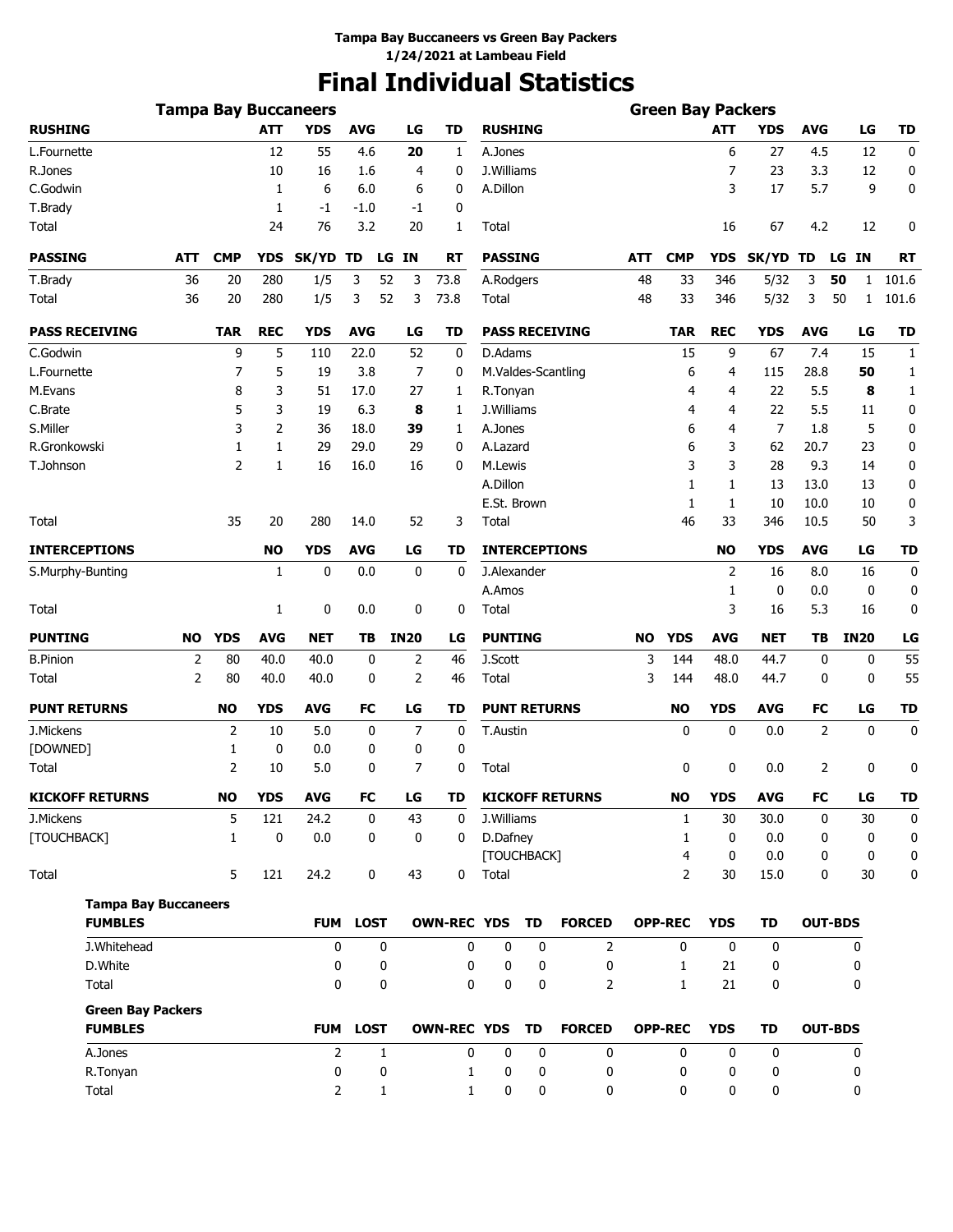# **Final Team Statistics**

|                                                      | <b>Visitor</b>    | Home           |
|------------------------------------------------------|-------------------|----------------|
|                                                      | <b>Buccaneers</b> | <b>Packers</b> |
| <b>TOTAL FIRST DOWNS</b>                             | 19                | 23             |
| By Rushing                                           | 4                 | 3              |
| By Passing                                           | 12                | 19             |
| <b>By Penalty</b>                                    | 3                 | 1              |
| THIRD DOWN EFFICIENCY                                | 9-14-64.3%        | 8-14-57.1%     |
| <b>FOURTH DOWN EFFICIENCY</b>                        | 1-1-100.0%        | $0 - 0 - 0.0%$ |
| <b>TOTAL NET YARDS</b>                               | 351               | 381            |
| Total Offensive Plays (inc. times thrown passing)    | 61                | 69             |
| Average gain per offensive play                      | 5.8               | 5.5            |
| <b>NET YARDS RUSHING</b>                             | 76                | 67             |
| <b>Total Rushing Plays</b>                           | 24                | 16             |
| Average gain per rushing play                        | 3.2               | 4.2            |
| Tackles for a loss-number and yards                  | $2 - 2$           | $0 - 0$        |
| <b>NET YARDS PASSING</b>                             | 275               | 314            |
| Times thrown - yards lost attempting to pass         | $1 - 5$           | 5-32           |
| Gross yards passing                                  | 280               | 346            |
| <b>PASS ATTEMPTS-COMPLETIONS-HAD INTERCEPTED</b>     | $36-20-3$         | 48-33-1        |
| Avg gain per pass play (inc.# thrown passing)        | 7.4               | 5.9            |
| <b>KICKOFFS Number-In End Zone-Touchbacks</b>        | $6 - 4 - 4$       | $6 - 1 - 1$    |
| <b>PUNTS Number and Average</b>                      | $2 - 40.0$        | $3 - 48.0$     |
| <b>Had Blocked</b>                                   | 0                 | $\mathbf 0$    |
| <b>FGs - PATs Had Blocked</b>                        | $0-0$             | $0 - 0$        |
| <b>Net Punting Average</b>                           | 40.0              | 44.7           |
| <b>TOTAL RETURN YARDAGE (Not Including Kickoffs)</b> | 10                | 16             |
| No. and Yards Punt Returns                           | $2 - 10$          | $0 - 0$        |
| No. and Yards Kickoff Returns                        | $5 - 121$         | $2 - 30$       |
| No. and Yards Interception Returns                   | $1 - 0$           | $3 - 16$       |
| <b>PENALTIES Number and Yards</b>                    | $2 - 8$           | 4-30           |
| <b>FUMBLES Number and Lost</b>                       | $0 - 0$           | $2 - 1$        |
| <b>TOUCHDOWNS</b>                                    | 4                 | 3              |
| Rushing                                              | $\mathbf{1}$      | 0              |
| Passing                                              | 3                 | 3              |
| <b>EXTRA POINTS Made-Attempts</b>                    | 4-4               | $2 - 3$        |
| Kicking Made-Attempts                                | 4-4               | $2 - 2$        |
| Passing Made-Attempts                                | $0-0$             | $0 - 1$        |
| <b>FIELD GOALS Made-Attempts</b>                     | $1 - 1$           | $2 - 2$        |
| <b>RED ZONE EFFICIENCY</b>                           | 2-2-100%          | 2-4-50%        |
| <b>GOAL TO GO EFFICIENCY</b>                         | 1-1-100%          | 2-4-50%        |
| <b>SAFETIES</b>                                      | 0                 | 0              |
| <b>FINAL SCORE</b>                                   | 31                | 26             |
| TIME OF POSSESSION                                   | 25:23             | 34:37          |
|                                                      |                   |                |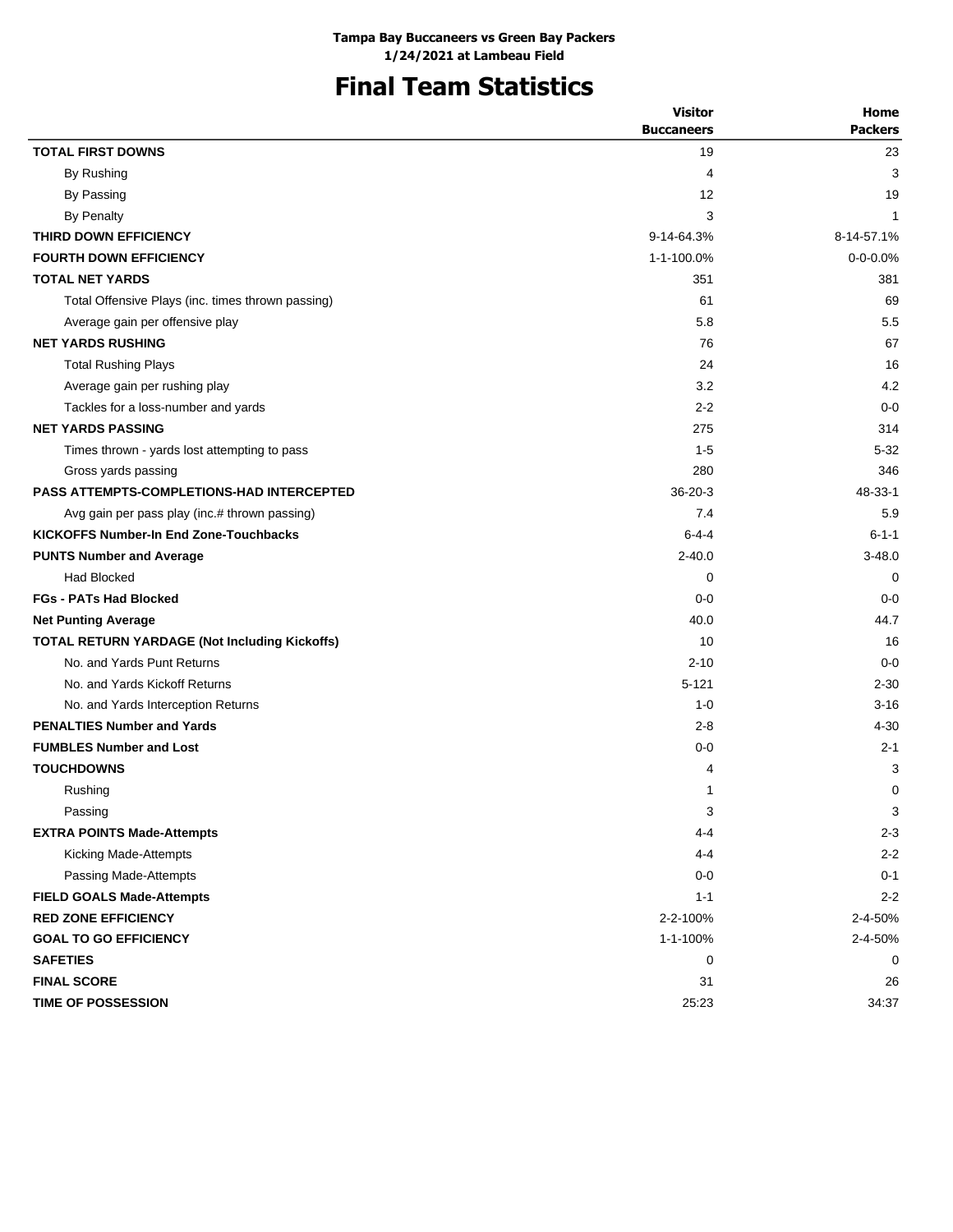### **Ball Possession And Drive Chart**

| #              | <b>Time</b><br><b>Recd</b> | <b>Time</b><br>Lost | <b>Time How Ball</b><br><b>Poss Obtained</b> | <b>Drive</b><br><b>Began</b> | #<br><b>Play</b> | Yds<br>Gain | Yds<br>Pen   | <b>Net</b><br>Yds | 1st<br><b>Down</b> | Last<br><b>Scrm</b> | <b>How Given</b><br>Up |  |
|----------------|----------------------------|---------------------|----------------------------------------------|------------------------------|------------------|-------------|--------------|-------------------|--------------------|---------------------|------------------------|--|
| 1              | 15:00                      | 10:59               | 4:01 Kickoff                                 | <b>TB 34</b>                 | 9                | 66          | $\mathbf{0}$ | 66                | 3                  | * GB 15             | Touchdown              |  |
| $\overline{2}$ | 7:33                       | 2:49                | 4:44 Punt                                    | <b>TB 27</b>                 | 9                | 17          | $\mathbf 0$  | 17                | $\overline{2}$     | <b>TB 44</b>        | Punt                   |  |
| 3              | 14:07                      | 12:24               | 1:43 Kickoff                                 | <b>TB 27</b>                 | 4                | 73          | 0            | 73                | $\overline{2}$     | <b>GB 20</b>        | Touchdown              |  |
| 4              | 4:59                       | 2:10                | 2:49 Kickoff                                 | <b>TB 25</b>                 | 6                | 28          | 0            | 28                | 1                  | <b>GB 47</b>        | Punt                   |  |
| 5              | 0:28                       | 0:01                | 0:27 Interception                            | <b>TB 49</b>                 | 5                | 51          | 0            | 51                | 2                  | GB 39               | Touchdown              |  |
| 6              | 13:58                      | 13:54               | 0:04 Fumble                                  | GB <sub>8</sub>              | $\mathbf{1}$     | 8           | 0            | 8                 | 1                  | $*$ GB 8            | Touchdown              |  |
| 7              | 9:28                       | 7:54                | 1:34 Kickoff                                 | <b>TB 24</b>                 | 4                | 14          | 0            | 14                | 1                  | <b>TB 38</b>        | Interception           |  |
| 8              | 0:24                       | 12:20               | 3:04 Kickoff                                 | <b>TB 45</b>                 | 6                | 22          | 5            | 27                | $\overline{2}$     | <b>GB 28</b>        | Interception           |  |
| 9              | 10:39                      | 9:15                | 1:24 Punt                                    | <b>TB 38</b>                 | 3                | 8           | 0            | 8                 | 0                  | <b>TB 46</b>        | Interception           |  |
| 10             | 8:10                       | 4:42                | 3:28 Punt                                    | <b>TB 28</b>                 | 8                | 44          | 0            | 44                | 2                  | <b>GB 28</b>        | <b>Field Goal</b>      |  |
| 11             | 2:05                       | 0:00                | 2:05 Kickoff                                 | <b>TB 17</b>                 | 7                | 20          | 25           | 45                | 3                  | <b>GB 37</b>        | End of Game            |  |
|                |                            |                     |                                              | (406) Average TB 37          |                  |             |              |                   |                    |                     |                        |  |
|                | <b>Green Bay Packers</b>   |                     |                                              |                              |                  |             |              |                   |                    |                     |                        |  |
| #              | <b>Time</b><br>Recd        | <b>Time</b><br>Lost | <b>Time How Ball</b><br><b>Poss Obtained</b> | <b>Drive</b><br><b>Began</b> | #<br><b>Play</b> | Yds<br>Gain | Yds<br>Pen   | <b>Net</b><br>Yds | 1st<br>Down        | Last<br><b>Scrm</b> | <b>How Given</b><br>Up |  |
| 1              | 10:59                      | 7:33                | 3:26 Kickoff                                 | <b>GB 25</b>                 | 5                | 10          | 0            | 10                | $\mathbf{1}$       | <b>GB 35</b>        | Punt                   |  |
| 2              | 2:49                       | 14:07               | 3:42 Punt                                    | <b>GB 10</b>                 | $\overline{7}$   | 90          | 0            | 90                | 3                  | 50                  | Touchdown              |  |
| 3              | 12:24                      | 4:59                | 7:25 Kickoff                                 | <b>GB 25</b>                 | 15               | 69          | 0            | 69                | 5                  | $*$ TB 6            | <b>Field Goal</b>      |  |
| 4              | 2:10                       | 0:28                | 1:42 Punt                                    | <b>GB 13</b>                 | 5                | 20          | 0            | 20                | 1                  | <b>GB 33</b>        | Interception           |  |
| 5              | 0:01                       | 0:00                | 0:01 Kickoff                                 |                              | 0                | 0           | 0            | 0                 | 0                  |                     | End of Half            |  |
| 6              | 15:00                      | 13:58               | 1:02 Kickoff                                 | <b>GB 25</b>                 | 3                | 4           | 0            | $\overline{4}$    | 0                  | GB 30               | Fumble                 |  |
| 7              | 13:54                      | 9:28                | 4:26 Kickoff                                 | <b>GB 25</b>                 | 8                | 75          | 0            | 75                | 5                  | $*$ TB 8            | Touchdown              |  |
| 8              | 7:54                       | 0:24                | 7:30 Interception                            | GB 32                        | 13               | 60          | 8            | 68                | 6                  | $*$ TB 2            | Touchdown              |  |
| 9              | 12:20                      | 10:39               | 1:41 Interception                            | <b>GB 19</b>                 | 3                | $-5$        | 0            | $-5$              | 0                  | <b>GB 14</b>        | Punt                   |  |
| 10             | 9:15                       | 8:10                | 1:05 Interception                            | GB 24                        | 3                | $\mathbf 0$ | 0            | 0                 | $\mathbf{0}$       | <b>GB 24</b>        | Punt                   |  |

(232) Average GB 23

**\* inside opponent's 20**

|         | Time of Possession by Quarter          | 1st                   | 2nd   | 3rd   | 4th                | ΟТ | Total |
|---------|----------------------------------------|-----------------------|-------|-------|--------------------|----|-------|
| Visitor | Tampa Bay Buccaneers                   | 8:45                  | 4:59  | 2:02  | 9:37               |    | 25:23 |
| Home    | Green Bay Packers                      | 6:15                  | 10:01 | 12:58 | 5:23               |    | 34:37 |
|         | <b>Kickoff Drive No.-Start Average</b> | Buccaneers: 6 - TB 29 |       |       | Packers: 5 - GB 27 |    |       |

11 4:42 2:05 2:37 Kickoff GB 34 9 58 0 58 2 \* TB 8 Field Goal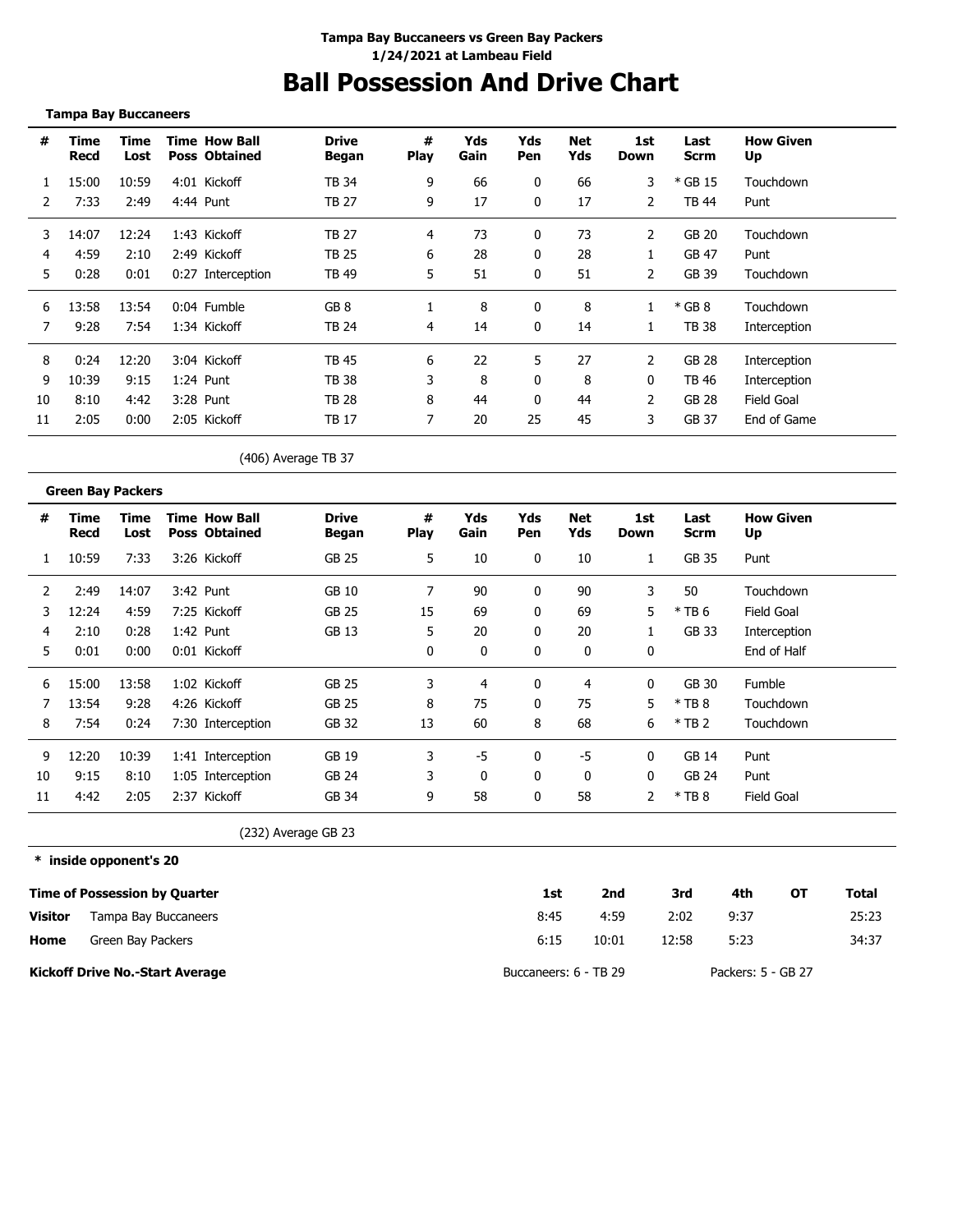# **Final Defensive Statistics**

| <b>Tampa Bay Buccaneers</b> |               |                |              |              | <b>Regular Defensive Plays</b> |            |   |              |    |              |           |            | <b>Special Teams</b> |    |              |              |              | Misc       |    |           |
|-----------------------------|---------------|----------------|--------------|--------------|--------------------------------|------------|---|--------------|----|--------------|-----------|------------|----------------------|----|--------------|--------------|--------------|------------|----|-----------|
|                             | <b>TKL</b>    | <b>AST</b>     | <b>COMB</b>  | SK           | <b>YDS</b>                     | <b>TFL</b> | Q | IN           | PD | FF           | <b>FR</b> | <b>TKL</b> | <b>AST</b>           | FF | <b>FR</b>    | <b>BL</b>    | <b>TKL</b>   | <b>AST</b> | FF | <b>FR</b> |
| D.White                     | 9             | 6              | 15           | 0            | 0                              | 0          |   | 0            | 0  | 0            |           | 0          | 0                    | 0  | 0            | 0            | 0            | 0          | 0  | 0         |
| C.Davis                     |               | 3              |              | 0            | 0                              | 0          |   | 0            | 0  | 0            | 0         | 0          | 0                    |    | 0            | 0            | 0            | 0          | 0  | 0         |
| S.Murphy-Bunting            |               | 0              | 6            | 0            | 0                              | 0          |   |              |    |              | 0         | 0          | 0                    |    | 0            | 0            | 0            | 0          |    | C         |
| S.Barrett                   | 4             |                | 5            | 3            | 18                             | 2          | 4 | 0            | 0  | 0            | 0         | 0          | 0                    | 0  | 0            | 0            | 0            | 0          | 0  | 0         |
| J.Whitehead                 | 4             |                | 5            | 0            | $\mathbf 0$                    | 0          | 0 | 0            | 0  | 2            | 0         | 0          | 0                    | 0  | 0            | 0            | 0            | 0          | 0  | 0         |
| J.Pierre-Paul               |               | 2              | 5            | 2            | 14                             | 2          |   | 0            | 0  | 0            | 0         | 0          | 0                    | 0  | 0            | 0            | 0            | 0          | 0  | 0         |
| A.Adams                     |               | 2              | 5            | 0            | 0                              | 0          |   | 0            |    | 0            | 0         | 0          | 0                    |    | 0            | 0            | 0            | 0          | 0  | 0         |
| L.David                     |               | 2              | 4            | 0            | 0                              | 0          | 0 | 0            |    | 0            | 0         | 0          | 0                    | 0  | 0            | 0            | 0            | 0          | 0  | 0         |
| M.Edwards                   | $\mathcal{P}$ |                | 3            | $\mathbf{0}$ | $\mathbf{0}$                   | 0          | 0 | 0            | 0  | $\Omega$     | 0         | 0          | 0                    | 0  | 0            | 0            | $\mathbf{0}$ | 0          | 0  | 0         |
| S.McLendon                  |               | $\overline{2}$ | 3            | 0            | 0                              | 0          | 0 | 0            | 0  | $\mathbf{0}$ | 0         | 0          | 0                    | 0  | $\mathbf{0}$ | 0            | 0            | 0          | 0  | 0         |
| J.Dean                      |               | $\mathbf{0}$   | 2            | 0            | 0                              | 0          | 0 | $\mathbf{0}$ |    | 0            | 0         | 0          | 0                    | 0  | 0            | 0            | 0            | 0          | 0  | 0         |
| N.Suh                       |               |                | 2            | 0            | 0                              | 0          |   | 0            | 0  | 0            | 0         | 0          | 0                    | 0  | 0            | 0            | 0            | 0          | 0  | 0         |
| A.Nelson                    |               | 0              | 1            | 0            | 0                              | 0          | 0 | 0            | 0  | 0            | 0         | 0          | 0                    | 0  | 0            | $\mathbf{0}$ | 0            | 0          | 0  | 0         |
| W.Gholston                  |               | 0              | 0            | 0            | 0                              | 0          |   | 0            | 0  | $\Omega$     | 0         | 0          | 0                    | 0  | 0            | 0            | 0            | 0          | 0  | 0         |
| J.Watson                    |               | 0              | 0            | 0            | 0                              | 0          |   | $\mathbf{0}$ | 0  | 0            | 0         |            | 0                    | 0  | 0            | 0            | 0            | 0          | 0  | 0         |
| M.Evans                     | 0             | 0              | 0            | 0            | 0                              | 0          | 0 | 0            | 0  | 0            | 0         | 0          | 0                    | 0  | 0            | 0            | 1            | 0          | 0  | 0         |
| C.Godwin                    | 0             | $\mathbf{0}$   | $\mathbf{0}$ | $\mathbf{0}$ | 0                              | 0          | 0 | 0            | 0  | $\mathbf{0}$ | 0         | 0          | 0                    | 0  | $\mathbf{0}$ | $\mathbf{0}$ |              | 0          | 0  | 0         |
| Total                       | 42            | 21             | 63           | 5            | 32                             | 4          | 8 |              |    |              | 1         |            | 0                    | 0  | 0            | 0            | 2            | O          |    |           |

#### **TKL = Tackle AST = Assist COMB = Combined QH=QB Hit IN = Interception PD = Pass Defense FF = Forced Fumble FR = Fumble Recovery**

| <b>Green Bay Packers</b> |                |                |                |              | <b>Regular Defensive Plays</b> |              |              |    |           |    |           |              | <b>Special Teams</b> |              |              |           |              | <b>Misc</b> |              |             |
|--------------------------|----------------|----------------|----------------|--------------|--------------------------------|--------------|--------------|----|-----------|----|-----------|--------------|----------------------|--------------|--------------|-----------|--------------|-------------|--------------|-------------|
|                          | <b>TKL</b>     | <b>AST</b>     | <b>COMB</b>    | SK           | / YDS                          | TFL.         | <b>OH</b>    | IN | <b>PD</b> | FF | <b>FR</b> | <b>TKL</b>   | <b>AST</b>           | <b>FF</b>    | <b>FR</b>    | <b>BL</b> | <b>TKL</b>   | <b>AST</b>  | <b>FF</b>    | <b>FR</b>   |
| K.Clark                  | 6              | 2              | 8              | 1            | 5                              |              |              | 0  | 0         | 0  | 0         | 0            | 0                    | 0            | 0            | 0         | 0            | 0           | 0            | 0           |
| D.Lowry                  |                | 3              | 5              | 0            | 0                              | 0            | 0            | 0  | 0         | 0  | 0         | 0            | 0                    | 0            | 0            | 0         | 0            | 0           | ŋ            | 0           |
| K.King                   | 4              | 0              | 4              | 0            | 0                              | 1            | 0            | 0  | 0         | 0  | 0         | 0            | 0                    | 0            | 0            | 0         | 0            | 0           | 0            | 0           |
| C.Sullivan               | 3              | 1              | 4              | 0            | 0                              | 0            | 0            | 0  | 0         | 0  | 0         | 1            | 0                    | 0            | 0            | 0         | 0            | 0           | 0            | 0           |
| Z.Smith                  | $\overline{2}$ | $\overline{2}$ | 4              | $\mathbf{0}$ | 0                              | $\mathbf{0}$ | $\mathbf{1}$ | 0  | 0         | 0  | 0         | 0            | $\mathbf 0$          | $\mathbf{0}$ | 0            | 0         | 0            | 0           | $\Omega$     | $\mathbf 0$ |
| C.Kirksey                | 2              | 2              | 4              | 0            | 0                              | 1            | 0            | 0  | 0         | 0  | 0         | 0            | 0                    | 0            | 0            | 0         | 0            | 0           | <sup>0</sup> | 0           |
| J.Alexander              | 2              | 1              | 3              | 0            | 0                              | 0            | 0            | 2  | 3         | 0  | 0         | 0            | $\mathbf 0$          | 0            | 0            | 0         | 0            | 0           | 0            | 0           |
| A.Amos                   | 2              | 1              | 3              | 0            | 0                              | 0            | 0            | 1  | 1         | 0  | 0         | 0            | 0                    | 0            | 0            | 0         | 0            | 0           | 0            | 0           |
| K.Barnes                 | 1              | $\overline{2}$ | 3              | $\mathbf{0}$ | $\mathbf{0}$                   | 0            | $\bf{0}$     | 0  | 0         | 0  | 0         | $\mathbf{0}$ | 0                    | 0            | 0            | 0         | 0            | 0           | 0            | 0           |
| P.Smith                  | 2              | 0              | 2              | 0            | 0                              | 0            |              | 0  | 0         | 0  | 0         | 0            | 0                    | 0            | 0            | 0         | 0            | 0           |              | 0           |
| D.Savage                 | 2              | 0              | 2              | 0            | 0                              | 0            | 1            | 0  | 0         | 0  | 0         | 0            | 0                    | 0            | 0            | 0         | 0            | 0           | O            | 0           |
| T.Summers                | 2              | 0              | 2              | 0            | 0                              | 1            | 0            | 0  | 0         | 0  | 0         | $\mathbf{1}$ | 0                    | $\mathbf 0$  | 0            | 0         | 0            | 0           | 0            | 0           |
| T.Lancaster              | 1              | $\mathbf{1}$   | $\overline{2}$ | $\mathbf{0}$ | $\mathbf{0}$                   | 0            | $\mathbf 0$  | 0  | 0         | 0  | 0         | $\mathbf{0}$ | 0                    | 0            | $\mathbf{0}$ | 0         | 0            | 0           | $\mathbf{0}$ | 0           |
| K.Martin                 |                | 1              | $\overline{2}$ | 0            | 0                              | 1            | 0            | 0  | 0         | 0  | 0         | 0            | 0                    | 0            | 0            | 0         | 0            | 0           |              | 0           |
| R.Gary                   |                | 1              | 2              | 0            | 0                              | 0            | 0            | 0  | 0         | 0  | 0         | $\mathbf{0}$ | 0                    | 0            | 0            | 0         | 0            | 0           | 0            | 0           |
| D.Harrison               | 0              | 1              | 1              | 0            | 0                              | 0            | 0            | 0  | 0         | 0  | 0         | 0            | 0                    | 0            | 0            | 0         | 0            | 0           | 0            | 0           |
| O.Burks                  | 0              | $\mathbf{0}$   | $\mathbf{0}$   | 0            | 0                              | 0            | 0            | 0  | 0         | 0  | 0         | $\mathbf{1}$ | 1                    | 0            | $\mathbf{0}$ | 0         | $\mathbf{0}$ | 0           | $\mathbf{0}$ | 0           |
| H.Black                  | 0              | 0              | 0              | 0            | 0                              | 0            | 0            | 0  | 0         | 0  | 0         | 1            | 0                    | 0            | 0            | 0         | 0            | 0           | 0            | 0           |
| K.Russell                | 0              | 0              | 0              | 0            | 0                              | 0            | 0            | 0  | 0         | 0  | 0         |              | 0                    | 0            | 0            | 0         | 0            | 0           | 0            | 0           |
| E.St. Brown              | 0              | 0              | 0              | 0            | 0                              | 0            | 0            | 0  | 0         | 0  | 0         | 0            | 2                    | 0            | 0            | 0         | 0            | 0           | 0            | 0           |
| R.Ramsey                 | 0              | $\Omega$       | $\mathbf{0}$   | $\Omega$     | 0                              | 0            | 0            | 0  | 0         | 0  | 0         | $\mathbf{0}$ | 1                    | 0            | 0            | 0         | 0            | 0           | 0            | 0           |
| A.Lazard                 | 0              | 0              | 0              | 0            | 0                              | 0            | 0            | 0  | 0         | 0  | 0         | 0            | 0                    | 0            | 0            | 0         | 1            | 0           |              | 0           |
| L.Patrick                | 0              | 0              | 0              | 0            | 0                              | 0            | 0            | 0  | 0         | 0  | 0         | 0            | 0                    | 0            | 0            | 0         | 0            |             | 0            | 0           |
| E.Jenkins                | 0              | $\mathbf{0}$   | $\mathbf 0$    | 0            | 0                              | 0            | 0            | 0  | 0         | 0  | 0         | 0            | 0                    | 0            | 0            | 0         | 0            | 1           | 0            | 0           |
| R.Tonyan                 | 0              | $\mathbf{0}$   | $\mathbf 0$    | $\mathbf{0}$ | 0                              | 0            | $\mathbf 0$  | 0  | 0         | 0  | 0         | 0            | 0                    | 0            | 0            | 0         | 0            | 0           | $\mathbf{0}$ |             |
| <b>Total</b>             | 33             | 18             | 51             | 1            | 5                              | 5            | 4            | 3  | 4         | 0  | 0         | 5            | 4                    | 0            | 0            | 0         | 1            | 2           | 0            | 1           |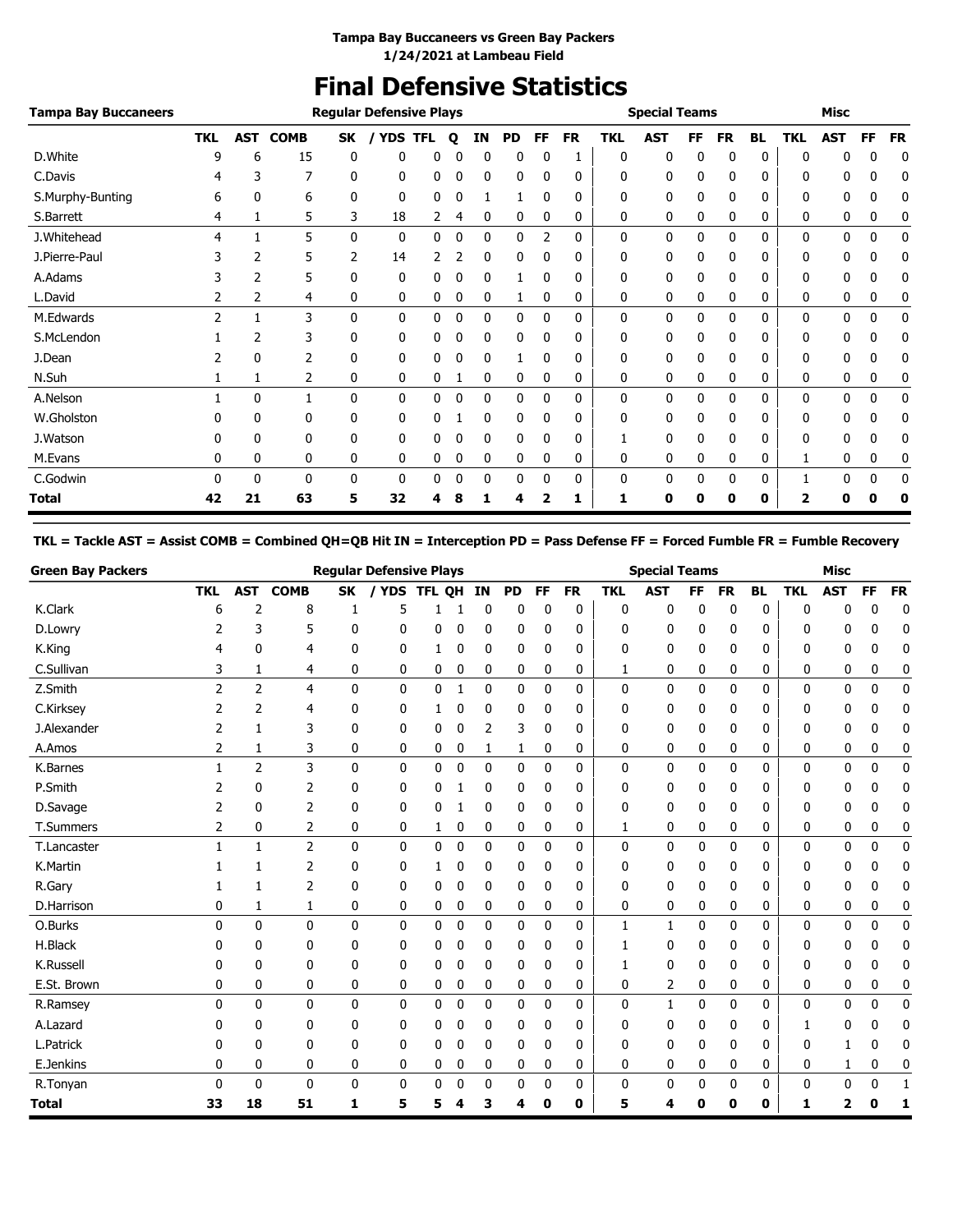#### **Tampa Bay Buccaneers vs Green Bay Packers**

**1/24/2021 at Lambeau Field**

# **First Half Summary**

|                                                                      |                                            |       |                             |            |                                                     |            |    |       |                   | <b>First Half Summary</b>                                                        |                      |                             |                |            |                   |         |                             |             |
|----------------------------------------------------------------------|--------------------------------------------|-------|-----------------------------|------------|-----------------------------------------------------|------------|----|-------|-------------------|----------------------------------------------------------------------------------|----------------------|-----------------------------|----------------|------------|-------------------|---------|-----------------------------|-------------|
|                                                                      |                                            |       | PERIOD SCORES               |            |                                                     |            |    |       |                   |                                                                                  | TIME OF POSSESSION   |                             |                |            |                   |         |                             |             |
| <b>Buccaneers</b>                                                    |                                            |       |                             | $714 = 21$ |                                                     |            |    |       | <b>Buccaneers</b> |                                                                                  | 13:44                |                             |                |            |                   |         |                             |             |
| Packers                                                              |                                            |       |                             | $0\ 10=10$ |                                                     |            |    |       | Packers           |                                                                                  | 16:16                |                             |                |            |                   |         |                             |             |
|                                                                      |                                            |       |                             |            |                                                     |            |    |       |                   | <b>Scoring Plays</b>                                                             |                      |                             |                |            |                   |         |                             |             |
| Team                                                                 | Qtr                                        |       |                             |            | Time Play Description (Extra Point) (Drive Info)    |            |    |       |                   |                                                                                  |                      |                             |                |            |                   | Visitor |                             | Home        |
| <b>Buccaneers</b>                                                    | 1                                          | 10:59 |                             |            |                                                     |            |    |       |                   | M. Evans 15 yd. pass from T. Brady (R. Succop kick) (9-66, 4:01)                 |                      |                             |                |            |                   |         | 7                           | 0           |
| Packers                                                              | 2                                          |       |                             |            |                                                     |            |    |       |                   | 14:07 M.Valdes-Scantling 50 yd. pass from A.Rodgers (M.Crosby kick) (7-90, 3:42) |                      |                             |                |            |                   |         | 7                           | 7           |
| <b>Buccaneers</b>                                                    | 2                                          | 12:24 |                             |            | L.Fournette 20 yd. run (R.Succop kick) (4-73, 1:43) |            |    |       |                   |                                                                                  |                      |                             |                |            |                   | 14      |                             | 7           |
| Packers                                                              | 2                                          | 4:59  |                             |            | M.Crosby 24 yd. Field Goal (15-69, 7:25)            |            |    |       |                   |                                                                                  |                      |                             |                |            |                   | 14      |                             | 10          |
| <b>Buccaneers</b>                                                    | 2                                          |       |                             |            |                                                     |            |    |       |                   | 0:01 S.Miller 39 yd. pass from T.Brady (R.Succop kick) (5-51, 0:27)              |                      |                             |                |            |                   | 21      |                             | 10          |
|                                                                      |                                            |       |                             |            |                                                     |            |    |       |                   |                                                                                  | Tampa Bay Buccaneers |                             |                |            | Green Bay Packers |         |                             |             |
| <b>TOTAL FIRST DOWNS</b>                                             |                                            |       |                             |            |                                                     |            |    |       |                   |                                                                                  |                      |                             | 10             |            |                   |         |                             | 10          |
|                                                                      | First Downs Rushing-Passing-by Penalty     |       |                             |            |                                                     |            |    |       |                   |                                                                                  |                      | $2 - 8 - 0$                 |                |            |                   |         | $3 - 7 - 0$                 |             |
| <b>THIRD DOWN EFFICIENCY</b>                                         |                                            |       |                             |            |                                                     |            |    |       |                   |                                                                                  |                      | 7-10-70.0%                  |                |            |                   |         | 4-6-66.7%                   |             |
| <b>TOTAL NET YARDS</b>                                               |                                            |       |                             |            |                                                     |            |    |       |                   |                                                                                  |                      | 235                         |                |            |                   |         |                             | 189         |
|                                                                      | <b>Total Offensive Plays</b>               |       |                             |            |                                                     |            |    |       |                   |                                                                                  |                      |                             | 33             |            |                   |         |                             | 31          |
| <b>NET YARDS RUSHING</b>                                             |                                            |       |                             |            |                                                     |            |    |       |                   |                                                                                  |                      |                             | 38             |            |                   |         |                             | 42          |
| <b>NET YARDS PASSING</b>                                             |                                            |       |                             |            |                                                     |            |    |       |                   |                                                                                  |                      | 197                         |                |            |                   |         |                             | 147         |
|                                                                      | <b>Gross Yards Passing</b>                 |       |                             |            |                                                     |            |    |       |                   |                                                                                  |                      | 202                         |                |            |                   |         |                             | 169         |
|                                                                      | Times thrown-yards lost attempting to pass |       |                             |            |                                                     |            |    |       |                   |                                                                                  |                      | $1 - 5$                     |                |            |                   |         |                             | $3-22$      |
| Pass Attempts-Completions-Had Intercepted                            |                                            |       |                             |            |                                                     |            |    |       |                   |                                                                                  |                      | $22 - 13 - 0$<br>$2 - 40.0$ |                |            |                   |         | $19 - 14 - 1$<br>$1 - 38.0$ |             |
| <b>Punts-Number and Average</b><br><b>Penalties-Number and Yards</b> |                                            |       |                             |            |                                                     |            |    |       |                   |                                                                                  |                      | $0 - 0$                     |                |            |                   |         | $0 - 0$                     |             |
| <b>Fumbles-Number and Lost</b>                                       |                                            |       |                             |            |                                                     |            |    |       |                   |                                                                                  |                      | $0 - 0$                     |                |            |                   |         | $1 - 0$                     |             |
| <b>Red Zone Efficiency</b>                                           |                                            |       |                             |            |                                                     |            |    |       |                   |                                                                                  |                      | 1-1-100%                    |                |            |                   |         | $0 - 1 - 0%$                |             |
| <b>Average Drive Start</b>                                           |                                            |       |                             |            |                                                     |            |    |       |                   |                                                                                  |                      | <b>TB32</b>                 |                |            |                   |         | <b>GB 18</b>                |             |
|                                                                      |                                            |       | <b>Tampa Bay Buccaneers</b> |            |                                                     |            |    |       |                   |                                                                                  |                      | <b>Green Bay Packers</b>    |                |            |                   |         |                             |             |
| <b>RUSHING</b>                                                       |                                            |       |                             | <b>ATT</b> | YDS                                                 | <b>AVG</b> |    | LG    | TD                | <b>RUSHING</b>                                                                   |                      |                             | ATT            | <b>YDS</b> | <b>AVG</b>        |         | LG                          | TD          |
| L.Fournette                                                          |                                            |       |                             | 5          | 30                                                  | 6.0        |    | 20    | $\mathbf{1}$      | A.Jones                                                                          |                      |                             | 6              | 27         | 4.5               |         | 12                          | 0           |
| R.Jones                                                              |                                            |       |                             | 5          | 8                                                   | 1.6        |    | 4     | 0                 | J.Williams                                                                       |                      |                             | 3              | 15         | 5.0               |         | 12                          | 0           |
| Total                                                                |                                            |       |                             | 10         | 38                                                  | 3.8        |    | 20    | 1                 | Total                                                                            |                      |                             | 9              | 42         | 4.7               |         | 12                          | 0           |
| <b>PASSING</b>                                                       |                                            | ATT   | <b>CMP</b>                  | YDS        | SK/YD TD                                            |            |    | LG IN | RT                | <b>PASSING</b>                                                                   | ATT                  | <b>CMP</b>                  | YDS.           | SK/YD TD   |                   | LG IN   |                             | <b>RT</b>   |
| T.Brady                                                              |                                            | 22    | 13                          | 202        | 1/5                                                 | 2          | 52 |       | $0$ 119.9         | A.Rodgers                                                                        | 19                   | 14                          | 169            | 3/22       | 1                 | 50      | 1                           | 96.2        |
| Total                                                                |                                            | 22    | 13                          | 202        | 1/5                                                 | 2          | 52 |       | $0$ 119.9         | Total                                                                            | 19                   | 14                          | 169            | 3/22       | 1                 | 50      | 1                           | 96.2        |
| <b>PASS RECEIVING</b>                                                |                                            |       | <b>TAR</b>                  | <b>REC</b> | <b>YDS</b>                                          | <b>AVG</b> |    | LG    | <b>TD</b>         | <b>PASS RECEIVING</b>                                                            |                      | <b>TAR</b>                  | <b>REC</b>     | <b>YDS</b> | <b>AVG</b>        |         | LG                          | <b>TD</b>   |
| C.Godwin                                                             |                                            |       | 6                           | 4          | 99                                                  | 24.8       |    | 52    | 0                 | D.Adams                                                                          |                      | 6                           | 3              | 24         | 8.0               |         | 15                          | $\mathbf 0$ |
| L.Fournette                                                          |                                            |       | 6                           | 4          | 20                                                  | 5.0        |    | 7     | 0                 | M.Valdes-Scantling                                                               |                      | 2                           | $\overline{2}$ | 62         | 31.0              |         | 50                          | 1           |
| M.Evans                                                              |                                            |       | 3                           | 2          | 42                                                  | 21.0       |    | 27    | 1                 | A.Lazard                                                                         |                      | 3                           | $\overline{2}$ | 46         | 23.0              |         | 23                          | $\mathbf 0$ |
| S.Miller                                                             |                                            |       | 3                           | 2          | 36                                                  | 18.0       |    | 39    | 1                 | M.Lewis                                                                          |                      | 2                           | $\overline{2}$ | 23         | 11.5              |         | 14                          | 0           |
| C.Brate                                                              |                                            |       | 3                           | 1          | 5                                                   | 5.0        |    | 5     | 0                 | R.Tonyan                                                                         |                      | 2                           | $\overline{2}$ | 7          | 3.5               |         | 5                           | 0           |
| T.Johnson                                                            |                                            |       | $\mathbf{1}$                | 0          | 0                                                   | $0.0\,$    |    | 0     | 0                 | A.Jones                                                                          |                      | 3                           | $\overline{2}$ | 3          | $1.5\,$           |         | 3                           | 0           |

| <b>Tampa Bay Buccaneers</b> |     |     |             |    | <b>Regular Defensive Plays</b> |   |   |    |     |          |              |              | <b>Special Teams</b> |          |     |     |     | Misc |   |       |
|-----------------------------|-----|-----|-------------|----|--------------------------------|---|---|----|-----|----------|--------------|--------------|----------------------|----------|-----|-----|-----|------|---|-------|
|                             | TKL | AST | <b>COMB</b> | SK | / YDS TFL                      |   | 0 | ΙN | PD. | FF.      | <b>FR</b>    | TKL          | <b>AST</b>           | FF       | FR. | BL. | TKL | AST  |   | FF FR |
| D.White                     |     |     | b           | 0  |                                |   | 0 |    |     | 0        | 0            | $\mathbf{0}$ |                      | 0        |     |     | 0   |      | 0 |       |
| J.Pierre-Paul               |     |     |             |    | 14                             |   |   |    |     | $\Omega$ | $\mathbf 0$  | 0            | 0                    | $\Omega$ |     |     | 0   | 0    | 0 | - ( ) |
| S.Barrett                   |     |     |             |    | 8                              |   |   |    |     | 0        | 0            | 0            |                      | 0        |     |     | 0   | 0    | 0 |       |
| M.Edwards                   |     |     | २           | 0  | 0                              | 0 |   |    |     | $\Omega$ | $\mathbf{0}$ | 0            | 0                    |          |     |     |     |      | 0 | - 0   |
| <b>Total</b>                | 12  |     | 15          |    | 22                             | 3 | 4 | o  | 0   | 0        | $\mathbf 0$  | 0            | 0                    | 0        | 0   | 0   | 0   |      | 0 | 0     |

Total 19 14 169 12.1 50 1 169 12.1 50 1

J. Williams 1 1 1 4 4.0 4 0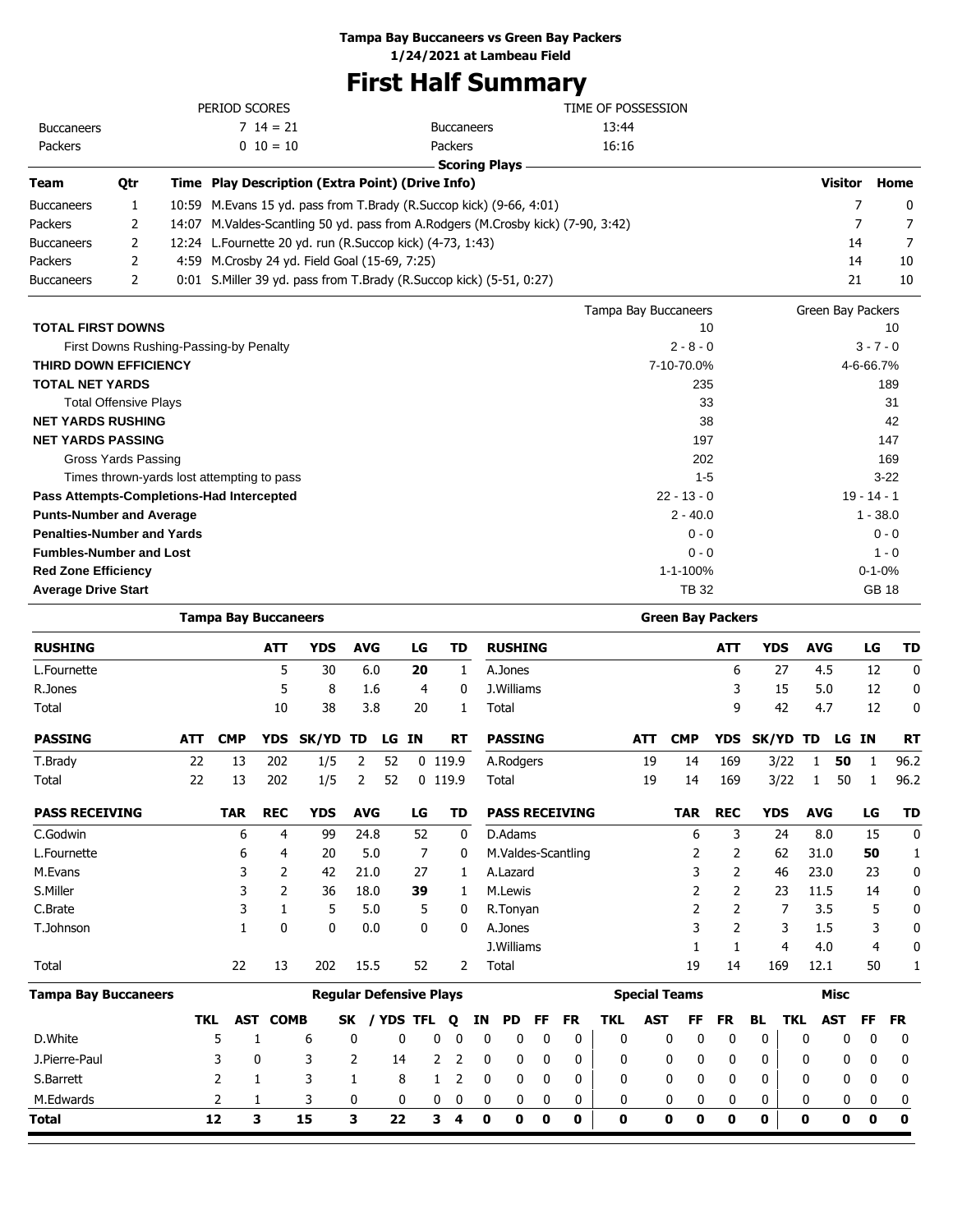# **First Half Summary**

| <b>Green Bay Packers</b> |     |            |             |           | <b>Regular Defensive Plays</b> |   |   |    |     |     |           |     | <b>Special Teams</b> |    |           |              |     | Misc |     |              |
|--------------------------|-----|------------|-------------|-----------|--------------------------------|---|---|----|-----|-----|-----------|-----|----------------------|----|-----------|--------------|-----|------|-----|--------------|
|                          | TKL | <b>AST</b> | <b>COMB</b> | <b>SK</b> | / YDS TFL QH                   |   |   | IN | PD. | FF. | <b>FR</b> | TKL | AST                  | FF | <b>FR</b> | BL           | TKL | AST  | FF. | <b>FR</b>    |
| K.Clark                  |     |            |             |           |                                |   |   |    |     |     | 0         |     |                      |    |           |              |     |      |     | 0            |
| C.Kirksey                |     |            |             |           |                                | υ | 0 |    |     |     | 0         |     | 0                    |    |           | 0            | 0   |      |     | $\mathbf{0}$ |
| A.Amos                   |     |            |             |           |                                |   |   |    |     |     | 0         |     | 0                    |    |           | 0            | 0   |      |     | $\mathbf{0}$ |
| K.King                   |     |            |             |           |                                |   |   |    |     |     | 0         | 0   | 0                    |    | 0         | $\mathbf{0}$ | 0   |      |     | $\mathbf{0}$ |
| <b>Total</b>             | 10  |            | 12          |           |                                |   |   |    |     | 0   | 0         | 0   |                      | 0  |           | 0            | o   | o    |     | - 0          |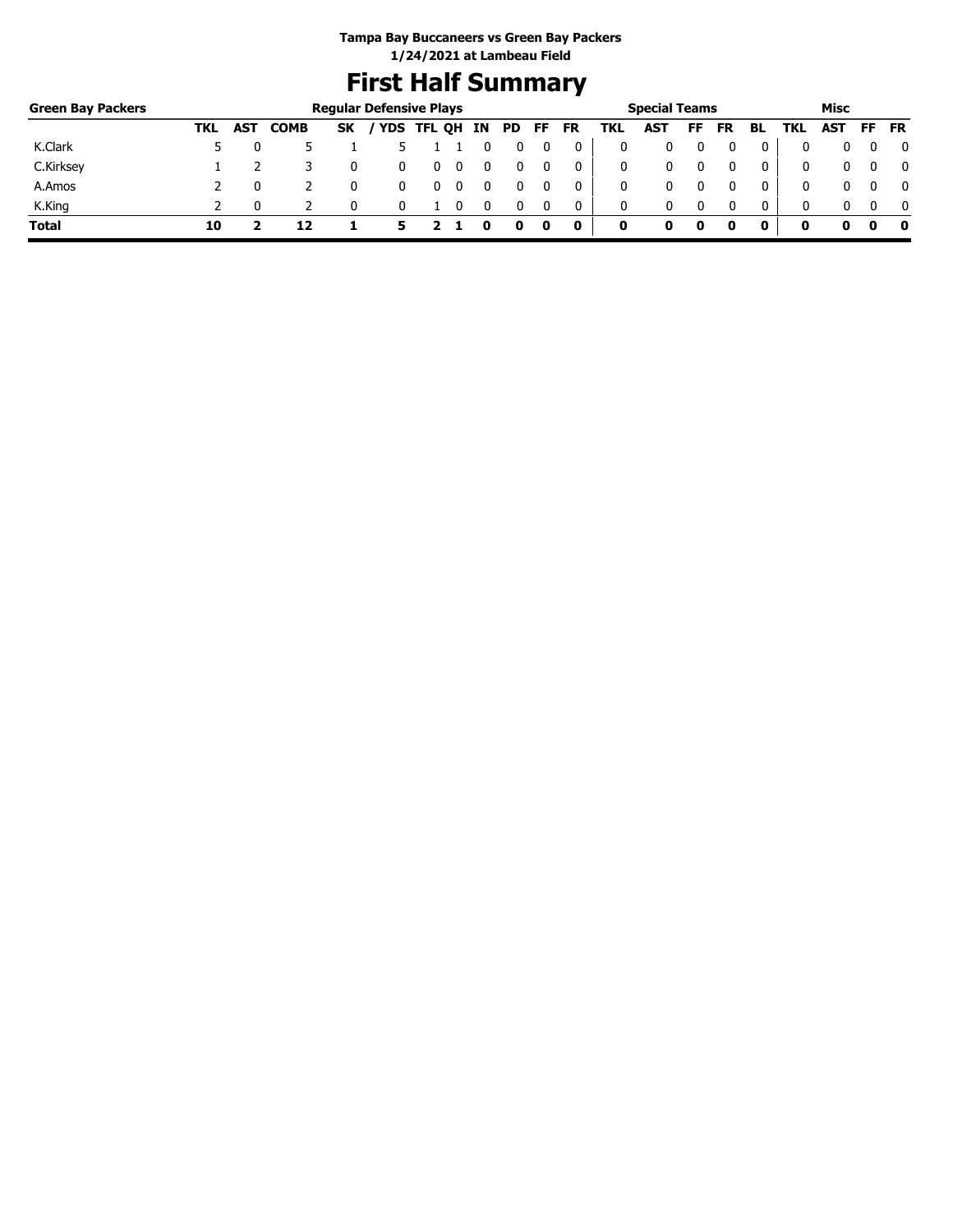|                                     |                                                                                                                 |              |                  |                    |                       |        | Tampa Bay Buccaneers vs Green Bay Packers at Lambeau Field |                     |  |                |
|-------------------------------------|-----------------------------------------------------------------------------------------------------------------|--------------|------------------|--------------------|-----------------------|--------|------------------------------------------------------------|---------------------|--|----------------|
| <b>Play By Play</b>                 |                                                                                                                 |              |                  |                    |                       |        | <b>First Quarter</b>                                       |                     |  | 1/24/2021      |
|                                     | GB wins the coin toss and elects to defer. TB elects to Receive, and GB elects to defend the north goal.        |              |                  |                    |                       |        |                                                            |                     |  |                |
|                                     | M.Crosby kicks 60 yards from GB 35 to TB 5. J.Mickens to TB 34 for 29 yards (C.Sullivan).                       |              |                  |                    |                       |        |                                                            |                     |  |                |
|                                     | Tampa Bay Buccaneers at 15:00, (1st play from scrimmage 14:51)                                                  |              |                  |                    |                       |        |                                                            |                     |  |                |
| 1-10-TB 34                          | (14:51) L.Fournette right guard to TB 37 for 3 yards (K.Clark, J.Alexander).                                    |              |                  |                    |                       |        |                                                            |                     |  |                |
| 2-7-TB 37                           | (14:21) J.Haeg reported in as eligible. L.Fournette up the middle to TB 40 for 3 yards (T.Lancaster; K.Martin). |              |                  |                    |                       |        |                                                            |                     |  |                |
| 3-4-TB 40                           | (13:38) (Shotgun) T.Brady pass deep left to M.Evans to GB 33 for 27 yards (C.Sullivan).                         |              |                  |                    |                       |        |                                                            |                     |  | P <sub>1</sub> |
| $1-10-GB$ 33                        | (12:53) L. Fournette left tackle to GB 32 for 1 yard (R. Gary).                                                 |              |                  |                    |                       |        |                                                            |                     |  |                |
| 2-9-GB 32                           | (12:16) (Shotgun) T.Brady pass incomplete short right to L.Fournette.                                           |              |                  |                    |                       |        |                                                            |                     |  |                |
| 3-9-GB 32                           | (12:13) (Shotgun) T.Brady pass short right to C.Godwin pushed ob at GB 18 for 14 yards (C.Sullivan).            |              |                  |                    |                       |        |                                                            |                     |  | P2             |
| $1-10-GB$ 18                        | (11:47) (Shotgun) L.Fournette right guard to GB 15 for 3 yards (C.Kirksey; D.Lowry).                            |              |                  |                    |                       |        |                                                            |                     |  |                |
| 2-7-GB 15                           | (11:08) (Shotgun) T.Brady pass incomplete short right to L.Fournette.                                           |              |                  |                    |                       |        |                                                            |                     |  |                |
| 3-7-GB 15                           | (11:04) (Shotgun) T.Brady pass short left to M.Evans for 15 yards, TOUCHDOWN.                                   |              |                  |                    |                       |        |                                                            |                     |  | P <sub>3</sub> |
|                                     | R.Succop extra point is GOOD, Center-Z.Triner, Holder-B.Pinion.                                                 |              |                  |                    |                       |        |                                                            |                     |  |                |
|                                     |                                                                                                                 |              |                  |                    |                       |        | TB 7 GB 0, 9 plays, 66 yards, 4:01 drive, 4:01 elapsed     |                     |  |                |
|                                     | B.Pinion kicks 65 yards from TB 35 to end zone, Touchback.                                                      |              |                  |                    |                       |        |                                                            |                     |  |                |
| <b>Green Bay Packers at 10:59</b>   |                                                                                                                 |              |                  |                    |                       |        |                                                            |                     |  |                |
| $1-10-GB$ 25                        | (10:59) (Shotgun) J. Williams right tackle to GB 28 for 3 yards (J. Whitehead, L. David).                       |              |                  |                    |                       |        |                                                            |                     |  |                |
| 2-7-GB 28                           | (10:25) (Shotgun) A.Rodgers pass short middle to M.Lewis to GB 42 for 14 yards (D.White).                       |              |                  |                    |                       |        |                                                            |                     |  | P <sub>1</sub> |
| $1-10-GB$ 42                        | $(9:44)$ (Shotgun) A. Jones up the middle to GB 43 for 1 yard (D. White).                                       |              |                  |                    |                       |        |                                                            |                     |  |                |
| 2-9-GB 43                           | (9:07) (Shotgun) A.Rodgers pass short right to A.Jones to GB 43 for no gain (J.Pierre-Paul).                    |              |                  |                    |                       |        |                                                            |                     |  |                |
| 3-9-GB 43                           | (8:23) (Shotgun) A.Rodgers sacked at GB 35 for -8 yards (S.Barrett).                                            |              |                  |                    |                       |        |                                                            |                     |  |                |
| 4-17-GB 35                          | (7:41) J.Scott punts 38 yards to TB 27, Center-H.Bradley, downed by GB-K.Russell.                               |              |                  |                    |                       |        |                                                            |                     |  |                |
| <b>Tampa Bay Buccaneers at 7:33</b> |                                                                                                                 |              |                  |                    |                       |        |                                                            |                     |  |                |
| 1-10-TB 27                          | $(7:33)$ R. Jones left end to TB 31 for 4 yards (K. Barnes).                                                    |              |                  |                    |                       |        |                                                            |                     |  |                |
| 2-6-TB 31                           | (6:56) (Shotgun) T.Brady pass short left to C.Brate to TB 36 for 5 yards (A.Amos).                              |              |                  |                    |                       |        |                                                            |                     |  |                |
| 3-1-TB 36                           | $(6:23)$ R. Jones right guard to TB 38 for 2 yards $(K.Clark)$ .                                                |              |                  |                    |                       |        |                                                            |                     |  | R4             |
| $1-10-TB$ 38                        | (5:48) R.Jones right guard to TB 38 for no gain (T.Lancaster).                                                  |              |                  |                    |                       |        |                                                            |                     |  |                |
| 2-10-TB 38                          | (5:13) T.Brady pass short left to S.Miller to TB 35 for -3 yards (K.King).                                      |              |                  |                    |                       |        |                                                            |                     |  |                |
| 3-13-TB 35                          | (4:34) (Shotgun) T.Brady pass short right to C.Godwin to TB 49 for 14 yards (P.Smith).                          |              |                  |                    |                       |        |                                                            |                     |  | P <sub>5</sub> |
| 1-10-TB 49                          | (3:54) J.Haeg reported in as eligible. T.Brady pass incomplete deep right to C.Godwin (J.Alexander).            |              |                  |                    |                       |        |                                                            |                     |  |                |
| 2-10-TB 49                          | (3:48) (Shotgun) T.Brady pass incomplete deep right to T.Johnson.                                               |              |                  |                    |                       |        |                                                            |                     |  |                |
| 3-10-TB 49                          | (3:42) (Shotgun) T.Brady sacked at TB 44 for -5 yards (K.Clark).                                                |              |                  |                    |                       |        |                                                            |                     |  |                |
| 4-15-TB 44                          | (2:56) B.Pinion punts 46 yards to GB 10, Center-Z.Triner, fair catch by T.Austin.                               |              |                  |                    |                       |        |                                                            |                     |  |                |
| <b>Green Bay Packers at 2:49</b>    |                                                                                                                 |              |                  |                    |                       |        |                                                            |                     |  |                |
| $1-10-GB$ 10                        | (2:49) (Shotgun) A.Rodgers pass short left to R.Tonyan pushed ob at GB 12 for 2 yards (J.Dean, D.White).        |              |                  |                    |                       |        |                                                            |                     |  |                |
| 2-8-GB 12                           | (2:29) (No Huddle, Shotgun) A.Rodgers sacked at GB 5 for -7 yards (J.Pierre-Paul).                              |              |                  |                    |                       |        |                                                            |                     |  |                |
| $3-15-GB5$                          | (1:42) (Shotgun) A.Rodgers pass deep right to A.Lazard pushed ob at GB 28 for 23 yards (S.Murphy-Bunting).      |              |                  |                    |                       |        |                                                            |                     |  | P <sub>2</sub> |
| $1-10-GB$ 28                        | (1:09) A.Rodgers pass short left to D.Adams ran ob at GB 43 for 15 yards (D.White).                             |              |                  |                    |                       |        |                                                            |                     |  | P <sub>3</sub> |
| $1-10-GB$ 43                        | (:32) A.Rodgers pass short left to R.Tonyan to GB 48 for 5 yards (S.Murphy-Bunting).                            |              |                  |                    |                       |        |                                                            |                     |  |                |
| <b>END OF QUARTER</b>               |                                                                                                                 | Time<br>Poss |                  | <b>First Downs</b> |                       |        |                                                            | <b>Efficiencies</b> |  |                |
| <b>Tampa Bay Buccaneers</b>         | <b>Score</b><br>7                                                                                               | 8:45         | $\mathbf R$<br>1 | P<br>4             | X<br>$\boldsymbol{0}$ | т<br>5 | 3 Down<br>5/6                                              | 4 Down<br>0/0       |  |                |
| <b>Green Bay Packers</b>            | $\bf{0}$                                                                                                        | 6:15         | $\bf{0}$         | 3                  | $\boldsymbol{0}$      | 3      | 1/2                                                        | 0/0                 |  |                |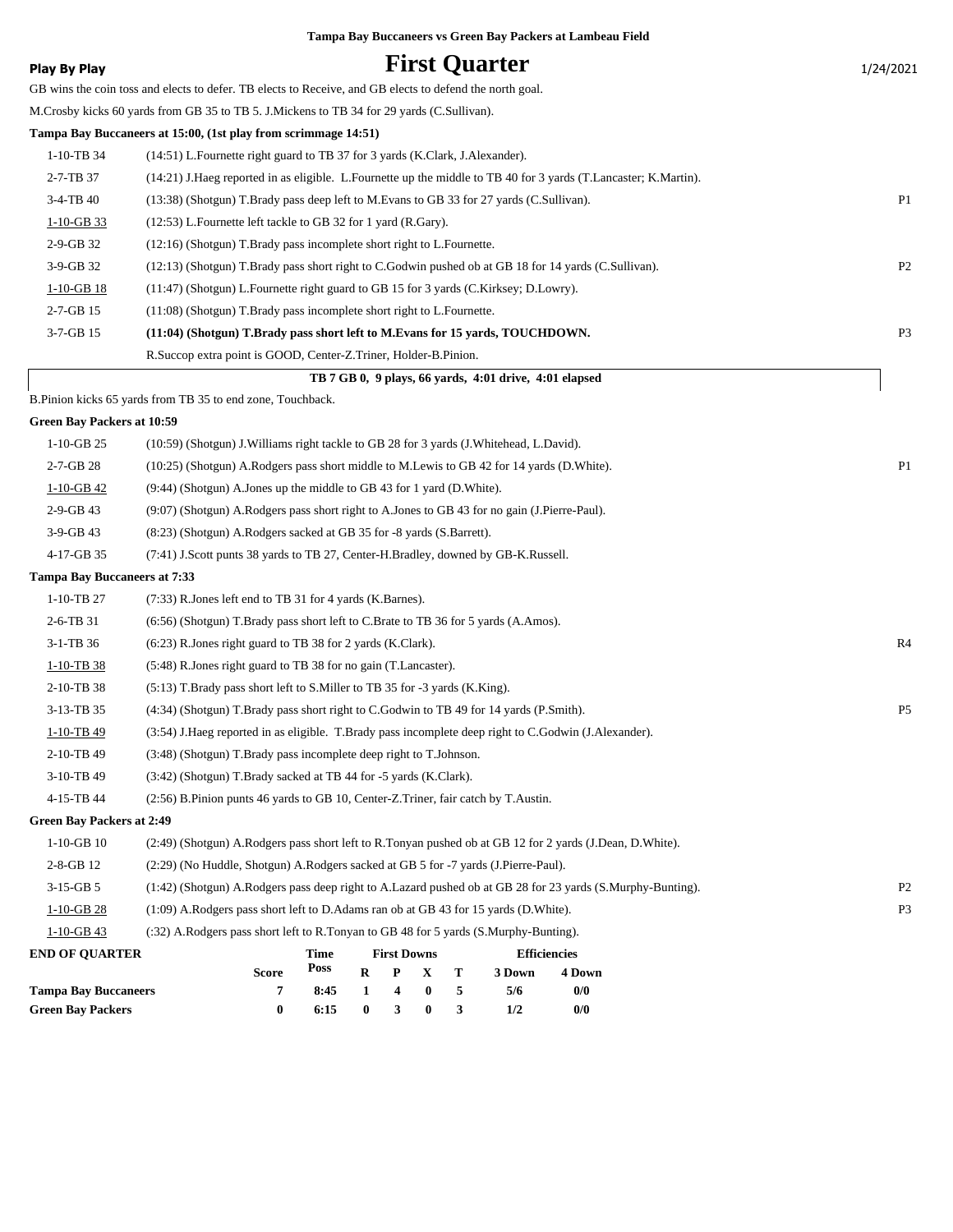| <b>Play By Play</b>                 | <b>Second Quarter</b>                                                                                                                                                                                                                | 1/24/2021       |
|-------------------------------------|--------------------------------------------------------------------------------------------------------------------------------------------------------------------------------------------------------------------------------------|-----------------|
| Green Bay Packers continued.        |                                                                                                                                                                                                                                      |                 |
| $2-5-GB$ 48                         | (15:00) (Shotgun) A.Jones left guard to 50 for 2 yards (S.McLendon).                                                                                                                                                                 |                 |
| $3 - 3 - 50$                        | (14:15) (Shotgun) A.Rodgers pass deep right to M.Valdes-Scantling for 50 yards, TOUCHDOWN.                                                                                                                                           | P <sub>4</sub>  |
|                                     | M. Crosby extra point is GOOD, Center-H. Bradley, Holder-J. Scott.                                                                                                                                                                   |                 |
|                                     | TB 7 GB 7, 7 plays, 90 yards, 3:42 drive, 0:53 elapsed                                                                                                                                                                               |                 |
|                                     | M.Crosby kicks 60 yards from GB 35 to TB 5. J.Mickens to TB 27 for 22 yards (R.Ramsey; E.St. Brown).                                                                                                                                 |                 |
|                                     | Tampa Bay Buccaneers at 14:07, (1st play from scrimmage 14:02)                                                                                                                                                                       |                 |
| 1-10-TB 27                          | (14:02) R.Jones left tackle to TB 28 for 1 yard (K.Clark).                                                                                                                                                                           |                 |
| $2-9-TB28$                          | (13:23) (Shotgun) T.Brady pass incomplete short middle to C.Godwin.                                                                                                                                                                  |                 |
| 3-9-TB 28                           | (13:20) (Shotgun) T.Brady pass deep middle to C.Godwin to GB 20 for 52 yards (J.Alexander).                                                                                                                                          | P6              |
| $1-10-GB20$                         | (12:33) J.Haeg reported in as eligible. L.Fournette right end for 20 yards, TOUCHDOWN.                                                                                                                                               | R7              |
|                                     | R. Succop extra point is GOOD, Center-Z. Triner, Holder-B. Pinion.                                                                                                                                                                   |                 |
|                                     | TB 14 GB 7, 4 plays, 73 yards, 1:43 drive, 2:36 elapsed                                                                                                                                                                              |                 |
| Green Bay Packers at 12:24          | B. Pinion kicks 65 yards from TB 35 to GB 0. J. Williams to GB 13 for 13 yards (P.O'Connor).<br>Green Bay challenged the touchback ruling, and the play was REVERSED.<br>B. Pinion kicks 65 yards from TB 35 to end zone, Touchback. |                 |
| $1-10-GB$ 25                        | (12:24) (Shotgun) A.Rodgers pass incomplete short right to A.Jones [S.Barrett].                                                                                                                                                      |                 |
| $2-10-GB$ 25                        | (12:19) (Shotgun) A.Rodgers pass short middle to M.Valdes-Scantling to GB 37 for 12 yards (J.Dean).                                                                                                                                  | P <sub>5</sub>  |
| $1 - 10 - GB$ 37                    | (11:37) (Shotgun) A.Rodgers pass short left to D.Adams to GB 41 for 4 yards (C.Davis).                                                                                                                                               |                 |
| $2-6-GB$ 41                         | $(10:59)$ J. Williams left end to TB 47 for 12 yards $(S.Barrett)$ .                                                                                                                                                                 | R <sub>6</sub>  |
| 1-10-TB 47                          | (10:20) (Shotgun) A.Rodgers pass short left to D.Adams to TB 42 for 5 yards (D.White).                                                                                                                                               |                 |
| $2 - 5 - TB + 42$                   | (9:40) A. Jones right end to TB 30 for 12 yards (M. Edwards).                                                                                                                                                                        | R7              |
| $1-10-TB$ 30                        | (8.56) A.Rodgers pass short right to M.Lewis to TB 21 for 9 yards (A.Nelson).                                                                                                                                                        |                 |
| $2-1-TB$ 21                         | (8:12) (Shotgun) A.Rodgers pass short left to A.Jones to TB 16 for 5 yards (J.Whitehead). FUMBLES (J.Whitehead), recovered by GB-R.Tonyan<br>at TB 18.                                                                               | P8              |
| $1-10-TB$ 18                        | (7:26) A.Jones up the middle to TB 17 for 1 yard (M.Edwards).                                                                                                                                                                        |                 |
| $2-9-TB$ 17                         | $(6:44)$ (Shotgun) A. Jones up the middle to TB 10 for 7 yards (J. Whitehead; S. Barrett).                                                                                                                                           |                 |
| 3-2-TB 10                           | (5:59) (Shotgun) A.Jones up the middle to TB 6 for 4 yards (D.White).                                                                                                                                                                | R9              |
|                                     | Timeout #1 by GB at 05:13.                                                                                                                                                                                                           |                 |
| $1-6-TB$ 6                          | (5:13) (Shotgun) A.Rodgers pass incomplete short left to D.Adams.                                                                                                                                                                    |                 |
| $2-6$ -TB $6$                       | (5:11) (Shotgun) A.Rodgers pass incomplete short right to D.Adams (L.David).                                                                                                                                                         |                 |
| 3-6-TB 6                            | (5:07) (Shotgun) A.Rodgers pass incomplete short middle to D.Adams.                                                                                                                                                                  |                 |
| 4-6-TB 6                            | (5:02) M.Crosby 24 yard field goal is GOOD, Center-H.Bradley, Holder-J.Scott.                                                                                                                                                        |                 |
|                                     | TB 14 GB 10, 15 plays, 69 yards, 7:25 drive, 10:01 elapsed                                                                                                                                                                           |                 |
|                                     | M.Crosby kicks 65 yards from GB 35 to end zone, Touchback.                                                                                                                                                                           |                 |
| <b>Tampa Bay Buccaneers at 4:59</b> |                                                                                                                                                                                                                                      |                 |
| 1-10-TB 25                          | (4:59) T.Brady pass short left to L.Fournette to TB 32 for 7 yards (K.King). GB-K.Barnes was injured during the play.                                                                                                                |                 |
| 2-3-TB 32                           | (4:28) R.Jones right tackle to TB 33 for 1 yard (K.Clark).                                                                                                                                                                           |                 |
| 3-2-TB 33                           | (3:46) T.Brady pass short right to C.Godwin pushed ob at GB 48 for 19 yards (D.Savage).                                                                                                                                              | P8              |
| $1 - 10 - GB - 48$                  | (3:07) (Shotgun) T.Brady pass incomplete short left to S.Miller.                                                                                                                                                                     |                 |
| $2-10-GB$ 48                        | (3:04) (Shotgun) T.Brady pass short right to L.Fournette to GB 47 for 1 yard (C.Kirksey).                                                                                                                                            |                 |
| 3-9-GB 47                           | (2:21) (Shotgun) T.Brady pass incomplete short right to C.Brate [Z.Smith].                                                                                                                                                           |                 |
| 4-9-GB 47                           | (2:17) B. Pinion punts 34 yards to GB 13, Center-Z. Triner, fair catch by T. Austin.                                                                                                                                                 |                 |
| <b>Green Bay Packers at 2:10</b>    |                                                                                                                                                                                                                                      |                 |
| $1-10-GB$ 13                        | (2:10) (Shotgun) J. Williams right tackle to GB 13 for no gain (M. Edwards; S. McLendon).                                                                                                                                            |                 |
| Two-Minute Warning                  |                                                                                                                                                                                                                                      |                 |
| 2-10-GB 13                          | (2:00) (Shotgun) A.Rodgers pass short middle to J.Williams to GB 17 for 4 yards (N.Suh).                                                                                                                                             |                 |
| 3-6-GB 17                           | (1:14) (Shotgun) A.Rodgers pass short middle to A.Lazard to GB 40 for 23 yards (L.David).                                                                                                                                            | P <sub>10</sub> |
| $1 - 10 - GB40$                     | (:38) (No Huddle, Shotgun) A.Rodgers sacked at GB 33 for -7 yards (J.Pierre-Paul).                                                                                                                                                   |                 |
|                                     | Timeout #1 by TB at 00:34.                                                                                                                                                                                                           |                 |
| 2-17-GB 33                          | (:34) (Shotgun) A.Rodgers pass deep middle intended for A.Lazard INTERCEPTED by S.Murphy-Bunting at TB 49. S.Murphy-Bunting to TB 49                                                                                                 |                 |

for no gain (A.Lazard).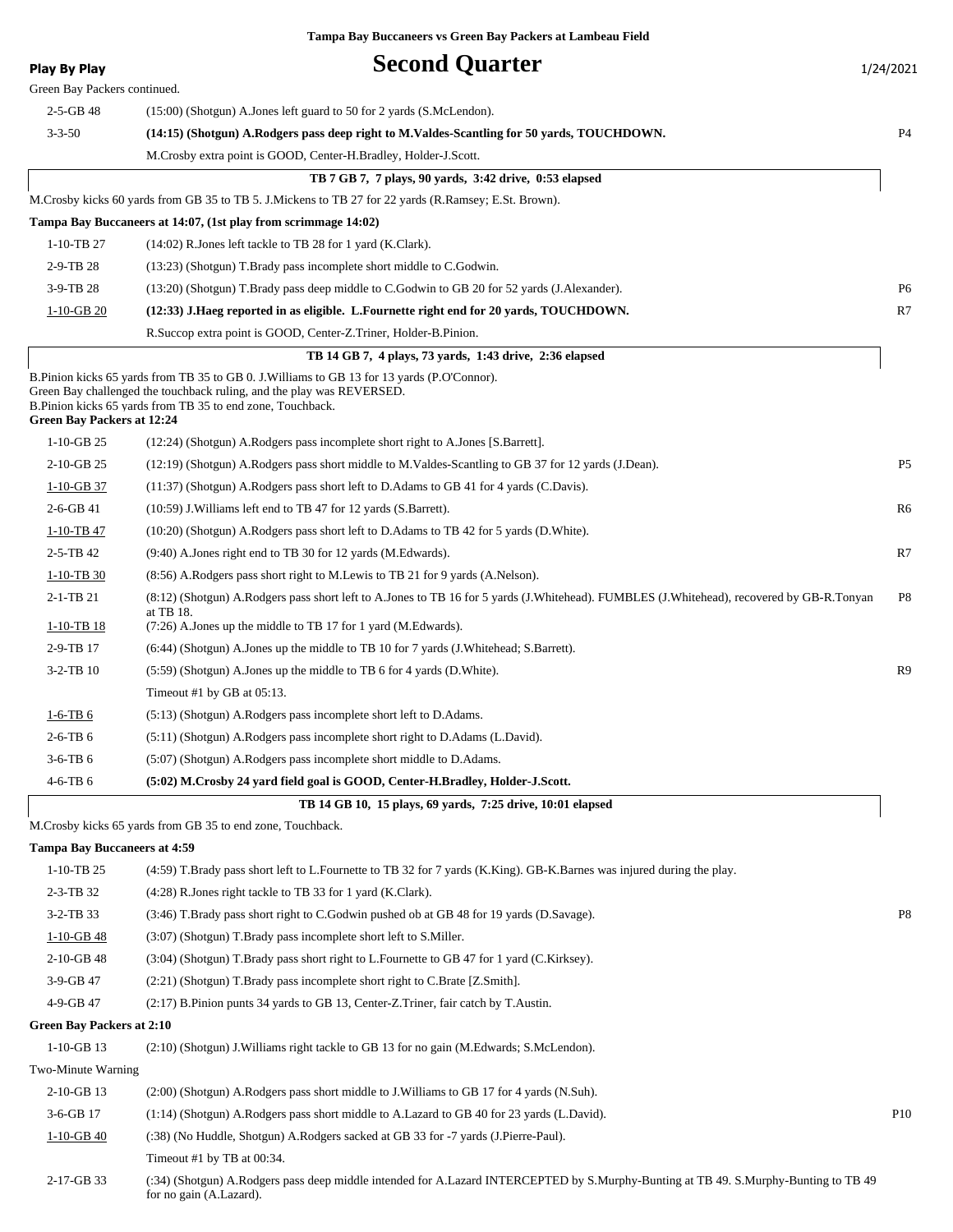| <b>Tampa Bay Buccaneers at 0:28</b> |                                                                                                       |                |
|-------------------------------------|-------------------------------------------------------------------------------------------------------|----------------|
| $1-10-TB$ 49                        | (:28) (Shotgun) T.Brady pass short right to L.Fournette ran ob at GB 45 for 6 yards (A.Amos).         |                |
| $2-4-GB$ 45                         | (:22) (Shotgun) T.Brady pass incomplete short right to M.Evans.                                       |                |
| $3-4-GB$ 45                         | (:18) (Shotgun) T.Brady pass incomplete deep right to C.Brate [P.Smith].                              |                |
|                                     | Timeout #2 by TB at $00:13$ .                                                                         |                |
|                                     | Timeout #2 by GB at $0.13$ .                                                                          |                |
| $4 - 4 - GB$ 45                     | (:13) (Shotgun) T.Brady pass short right to L.Fournette to GB 39 for 6 yards (K.Barnes; C.Kirksey).   | P <sub>9</sub> |
|                                     | Timeout $#3$ by TB at 00:08.                                                                          |                |
| $1-10-GB$ 39                        | (:08) (Shotgun) T.Brady pass deep left to S.Miller for 39 yards, TOUCHDOWN.                           | P10            |
|                                     | R. Succop extra point is GOOD, Center-Z. Triner, Holder-B. Pinion.                                    |                |
|                                     | TB 21 GB 10, 5 plays, 51 yards, 0:27 drive, 14:59 elapsed                                             |                |
|                                     | B. Pinion kicks 47 yards from TB 35 to GB 18. D. Dafney (didn't try to advance) to GB 18 for no gain. |                |

| <b>END OF OUARTER</b>       |              | <b>First Downs</b> |    |   |              | <b>Efficiencies</b> |        |        |
|-----------------------------|--------------|--------------------|----|---|--------------|---------------------|--------|--------|
|                             | <b>Score</b> | Poss               | R  |   | P X T        |                     | 3 Down | 4 Down |
| <b>Tampa Bay Buccaneers</b> | 21           | 4:59               | 1. | 4 | $\mathbf{0}$ | -5                  | 2/4    | 1/1    |
| <b>Green Bay Packers</b>    | 10           | 10:01              | 3  | 4 | $\mathbf{0}$ |                     | 3/4    | 0/0    |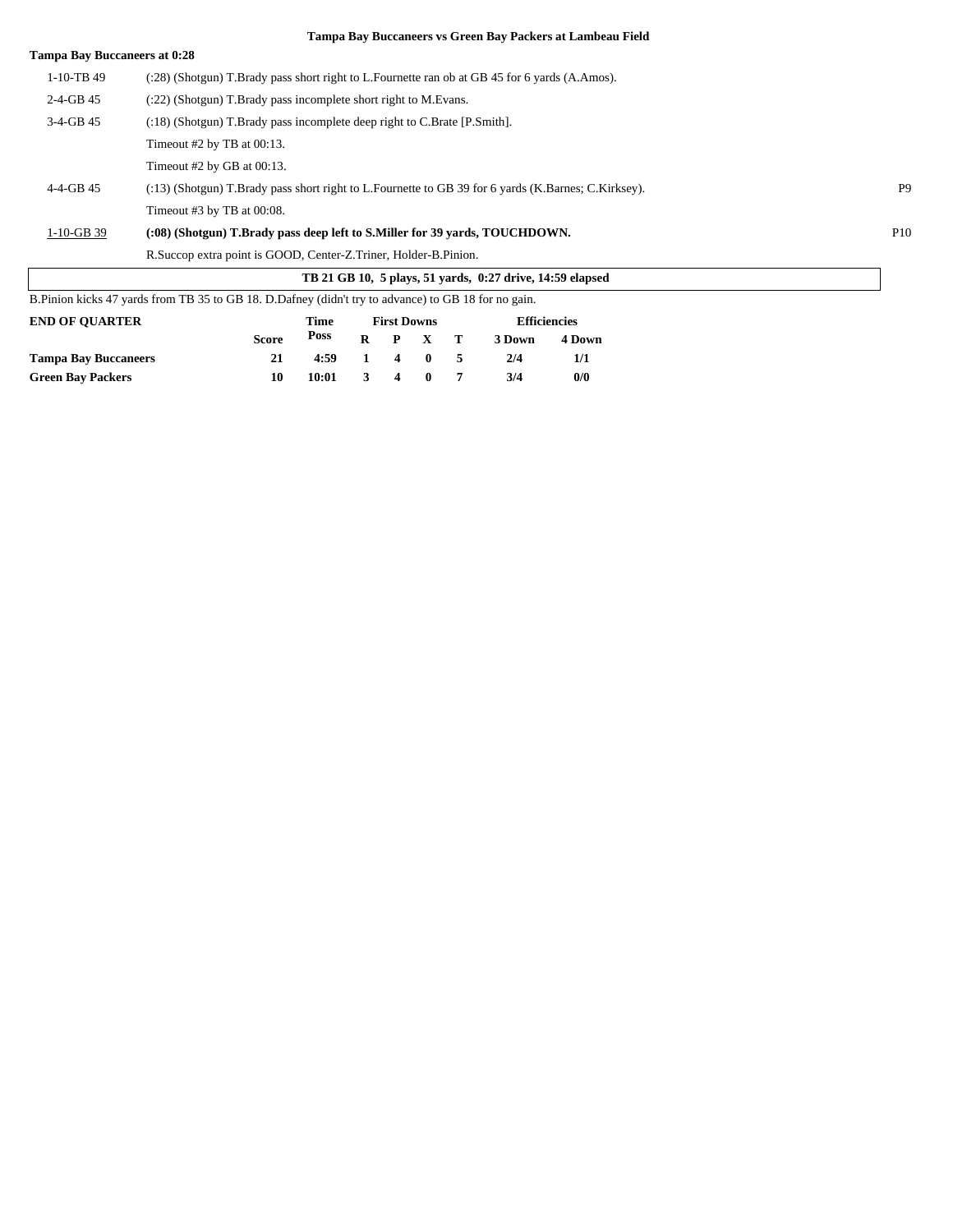### **Play By Play Play Play Play Play By Play Third Quarter 1/24/2021**

GB elects to Receive, and TB elects to defend the South goal.

B.Pinion kicks 65 yards from TB 35 to end zone, Touchback.

#### **Green Bay Packers at 15:00**

| 1-10-GB 25                    | (15:00) (Shotgun) A.Rodgers pass short middle to A.Jones to GB 30 for 5 yards (D.White) [W.Gholston].                                                                                                                                                               |
|-------------------------------|---------------------------------------------------------------------------------------------------------------------------------------------------------------------------------------------------------------------------------------------------------------------|
| $2 - 5 - GB$ 30               | $(14:14)$ (Shotgun) A.Rodgers pass incomplete short right to A.Jones.                                                                                                                                                                                               |
| $3-5-GB30$                    | (14:10) (No Huddle, Shotgun) A.Rodgers pass short left to A.Jones to GB 32 for 2 yards (J.Whitehead). FUMBLES (J.Whitehead), RECOVERED<br>by TB-D. White at GB 29. D. White to GB 8 for 21 yards (L. Patrick; E. Jenkins). GB-A. Jones was injured during the play. |
| Tampa Bay Buccaneers at 13:58 |                                                                                                                                                                                                                                                                     |

| $1-8-GB8$ | (13:58) J.Haeg reported in as eligible. T.Brady pass short middle to C.Brate for 8 yards, TOUCHDOWN. |  |
|-----------|------------------------------------------------------------------------------------------------------|--|
|-----------|------------------------------------------------------------------------------------------------------|--|

R.Succop extra point is GOOD, Center-Z.Triner, Holder-B.Pinion.

|                            | TB 28 GB 10, 1 plays, 8 yards, 0:04 drive, 1:06 elapsed                                                     |                 |
|----------------------------|-------------------------------------------------------------------------------------------------------------|-----------------|
|                            | B. Pinion kicks 65 yards from TB 35 to end zone, Touchback.                                                 |                 |
| Green Bay Packers at 13:54 |                                                                                                             |                 |
| $1-10-GB$ 25               | $(13:54)$ (Shotgun) J. Williams left end to GB 31 for 6 yards (J. Whitehead).                               |                 |
| $2-4-GB$ 31                | $(13:16)$ J. Williams left tackle to GB 32 for 1 yard (N. Suh; S. McLendon).                                |                 |
| $3-3-GB$ 32                | (12:31) (Shotgun) A.Rodgers pass short middle to D.Adams to GB 42 for 10 yards (S.Murphy-Bunting).          | P <sub>11</sub> |
| $1-10-GB$ 42               | (11:52) (Shotgun) A.Rodgers pass deep right to M.Valdes-Scantling to TB 34 for 24 yards (A.Adams).          | P <sub>12</sub> |
| 1-10-TB 34                 | (11:06) (Shotgun) A.Rodgers pass short left to E.St. Brown ran ob at TB 24 for 10 yards (S.Murphy-Bunting). | P <sub>13</sub> |
| 1-10-TB 24                 | (10:31) (Shotgun) A.Rodgers pass incomplete deep left.                                                      |                 |
| 2-10-TB 24                 | (10:23) (Shotgun) A.Rodgers pass short right to A.Lazard to TB 8 for 16 yards (S.Murphy-Bunting).           | P <sub>14</sub> |
| $1-8-TB8$                  | (9:33) (Shotgun) A.Rodgers pass short middle to R.Tonyan for 8 yards, TOUCHDOWN.                            | P <sub>15</sub> |
|                            | M. Crosby extra point is GOOD, Center-H. Bradley, Holder-J. Scott.                                          |                 |
|                            |                                                                                                             |                 |

|  | TB 28 GB 17, 8 plays, 75 yards, 4:26 drive, 5:32 elapsed |  |  |
|--|----------------------------------------------------------|--|--|
|--|----------------------------------------------------------|--|--|

M.Crosby kicks 59 yards from GB 35 to TB 6. J.Mickens to TB 24 for 18 yards (E.St. Brown; O.Burks).

#### **Tampa Bay Buccaneers at 9:28, (1st play from scrimmage 9:23)**

| $1-10-TR$ 24 | $(9:23)$ L. Fournette left guard to TB 29 for 5 yards (D. Lowry; R. Gary).                                                           |     |
|--------------|--------------------------------------------------------------------------------------------------------------------------------------|-----|
| $2-5-TB$ 29  | $(8:46)$ L. Fournette right end to TB 38 for 9 yards (J. Alexander).                                                                 | R12 |
| 1-10-TB 38   | (8.06) J.Haeg reported in as eligible. T.Brady pass incomplete deep right to C.Godwin. GB-T.Lancaster was injured during the play.   |     |
| $2-10-TB$ 38 | (8:00) (Shotgun) T.Brady pass deep right intended for M.Evans INTERCEPTED by A.Amos at GB 32. A.Amos to GB 32 for no gain (M.Evans). |     |

#### **Green Bay Packers at 7:54**

| $1-10-GB$ 32    | (7:54) (Shotgun) A.Rodgers pass incomplete deep right to D.Dafney.                                       |                 |
|-----------------|----------------------------------------------------------------------------------------------------------|-----------------|
|                 | PENALTY on TB-N.Suh, Defensive Offside, 5 yards, enforced at GB 32 - No Play.                            |                 |
| $1-5-GB37$      | (7:49) (Shotgun) A.Rodgers pass short right to J.Williams to GB 39 for 2 yards (L.David).                |                 |
| $2-3-GB$ 39     | (7:06) (Shotgun) A.Rodgers pass short left to D.Adams pushed ob at GB 43 for 4 yards (C.Davis).          | P <sub>16</sub> |
| $1-10-GB$ 43    | (6:35) (Shotgun) A.Rodgers pass short right to A.Dillon to TB 44 for 13 yards (D.White; C.Davis).        | P <sub>17</sub> |
| $1-10-TB$ 44    | (5:52) A.Dillon right tackle to TB 39 for 5 yards (A.Adams).                                             |                 |
| $2-5-TB$ 39     | (5:09) A.Rodgers pass short left to R.Tonyan pushed ob at TB 32 for 7 yards (A.Adams).                   | P18             |
| $1-10-TB$ 32    | (4.30) A.Rodgers pass short right to M.Lewis to TB 27 for 5 yards (C.Davis).                             |                 |
| $2 - 5 - TB 27$ | (3:44) (Shotgun) A.Dillon up the middle to TB 24 for 3 yards (D.White; L.David).                         |                 |
| $3-2-TB$ 24     | (2:59) (Shotgun) A.Rodgers pass short right to J.Williams pushed ob at TB 13 for 11 yards (D.White).     | P <sub>19</sub> |
| $1-10-TB$ 13    | (2:23) J. Williams left guard to TB 12 for 1 yard (J. Pierre-Paul; A. Adams).                            |                 |
| $2-9-TB$ 12     | (1:39) (Shotgun) A.Rodgers pass short right to D.Adams pushed ob at TB 5 for 7 yards (D.White; C.Davis). |                 |
|                 | PENALTY on TB-C.Davis, Lowering the Head to Initiate Contact, 3 yards, enforced at TB 5.                 | X20             |
| $1-2-TB2$       | $(1:13)$ (Shotgun) J. Williams up the middle to TB 2 for no gain (J. Pierre-Paul; D. White).             |                 |
| $2-2-TB2$       | (:31) A.Rodgers pass incomplete short right.                                                             |                 |
| $3-2-TB$ 2      | (:26) (Shotgun) A.Rodgers pass short middle to D.Adams for 2 yards, TOUCHDOWN.                           | P <sub>21</sub> |
|                 | TWO-POINT CONVERSION ATTEMPT. A.Rodgers pass to E.St. Brown is incomplete. ATTEMPT FAILS.                |                 |

 **TB 28 GB 23, 13 plays, 68 yards, 2 penalties, 7:30 drive, 14:36 elapsed**

M.Crosby kicks 63 yards from GB 35 to TB 2. J.Mickens ran ob at TB 45 for 43 yards (H.Black).

#### **Tampa Bay Buccaneers at 0:24, (1st play from scrimmage 0:17)**

1-10-TB 45 (:17) R.Jones left tackle to TB 47 for 2 yards (K.Clark).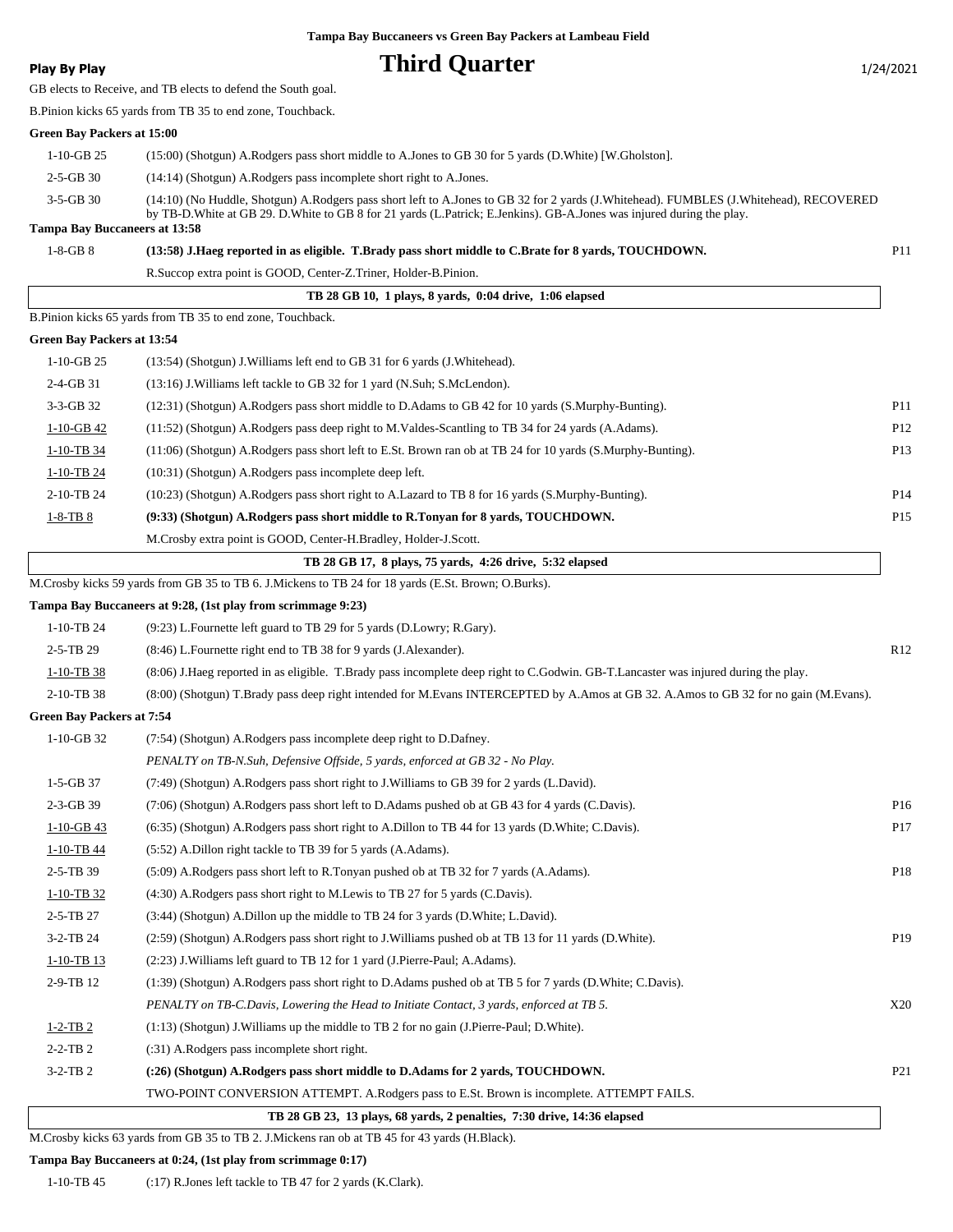|                             |              | Tampa Bay Buccaneers vs Green Bay Packers at Lambeau Field |  |                    |              |  |                     |        |  |
|-----------------------------|--------------|------------------------------------------------------------|--|--------------------|--------------|--|---------------------|--------|--|
| <b>END OF OUARTER</b>       |              | Time                                                       |  | <b>First Downs</b> |              |  | <b>Efficiencies</b> |        |  |
|                             | <b>Score</b> | Poss                                                       |  | $R$ $P$ $X$ $T$    |              |  | 3 Down              | 4 Down |  |
| <b>Tampa Bay Buccaneers</b> | 28           | $2:02 \quad 1 \quad 1 \quad 0 \quad 2$                     |  |                    |              |  | 0/0                 | 0/0    |  |
| <b>Green Bay Packers</b>    | 23           | 12:58                                                      |  | $0\quad 10$        | $1 \quad 11$ |  | 3/4                 | 0/0    |  |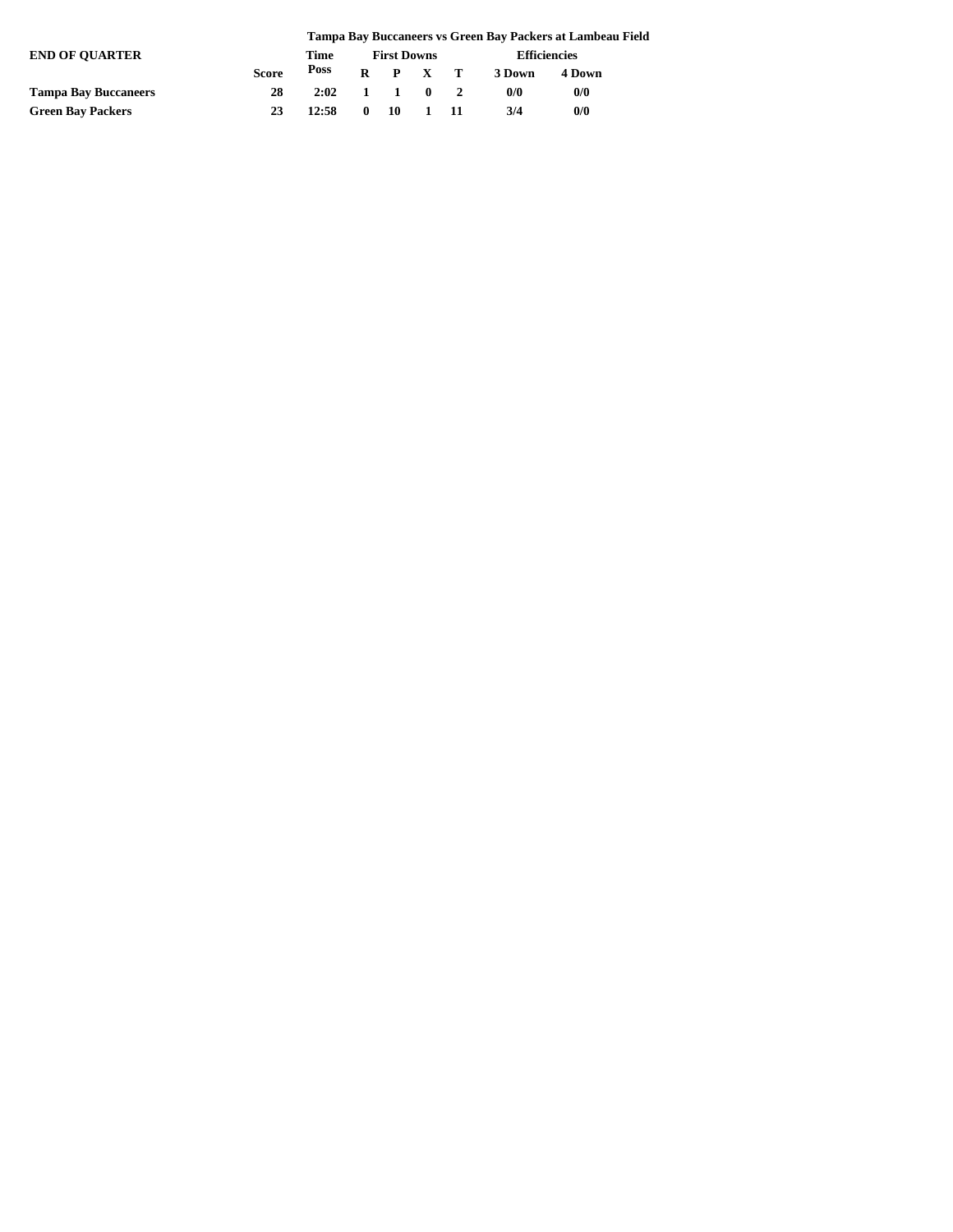| <b>Play By Play</b>                                | <b>Fourth Quarter</b>                                                                                                                        | 1/24/2021       |
|----------------------------------------------------|----------------------------------------------------------------------------------------------------------------------------------------------|-----------------|
| Tampa Bay Buccaneers continued.                    |                                                                                                                                              |                 |
| 2-8-TB 47                                          | (15:00) (Shotgun) T.Brady pass incomplete deep right to M.Evans.                                                                             |                 |
| 3-8-TB 47                                          | (14:54) (Shotgun) T.Brady pass deep middle to T.Johnson to GB 37 for 16 yards (C.Sullivan).                                                  | P13             |
| $1-10-GB$ 37                                       | (14:13) J.Haeg reported in as eligible. L.Fournette right guard to GB 32 for 5 yards (K.Barnes; D.Lowry). GB-K.Barnes was injured during the |                 |
| 2-5-GB 32                                          | play.<br>$(13:38)$ L. Fournette up the middle to GB 29 for 3 yards (C. Kirksey).                                                             |                 |
|                                                    | PENALTY on GB, Defensive Too Many Men on Field, 5 yards, enforced at GB 32 - No Play.                                                        | X14             |
| $1-10-GB$ 27                                       | (13:15) (Shotgun) T.Brady pass short right to L.Fournette to GB 28 for -1 yards (C.Kirksey).                                                 |                 |
| 2-11-GB 28                                         | (12:34) (Shotgun) T.Brady pass deep middle intended for M.Evans INTERCEPTED by J.Alexander at GB 3. J.Alexander to GB 19 for 16 yards        |                 |
|                                                    | (C.Godwin).                                                                                                                                  |                 |
| <b>Green Bay Packers at 12:20</b>                  |                                                                                                                                              |                 |
| $1-10-GB$ 19<br>2-10-GB 19                         | (12:20) A.Rodgers pass incomplete deep middle to D.Adams (J.Dean).                                                                           |                 |
| $3-5-GB$ 24                                        | (12:14) (Shotgun) A.Rodgers pass short left to J.Williams to GB 24 for 5 yards (D.White; C.Davis).                                           |                 |
|                                                    | (11:32) (Shotgun) A.Rodgers sacked at GB 14 for -10 yards (S.Barrett).                                                                       |                 |
| 4-15-GB 14<br><b>Tampa Bay Buccaneers at 10:39</b> | (10:51) J.Scott punts 55 yards to TB 31, Center-H.Bradley. J.Mickens to TB 38 for 7 yards (O.Burks).                                         |                 |
| 1-10-TB 38                                         | (10:39) R.Jones left guard to TB 40 for 2 yards (Z.Smith).                                                                                   |                 |
| 2-8-TB 40                                          | (10:00) (Shotgun) T.Brady pass short left to C.Brate to TB 46 for 6 yards (K.King).                                                          |                 |
| 3-2-TB 46                                          | (9:22) T.Brady pass deep right intended for M.Evans INTERCEPTED by J.Alexander [D.Savage] at GB 24. J.Alexander ran ob at GB 24 for no       |                 |
|                                                    | gain.                                                                                                                                        |                 |
| <b>Green Bay Packers at 9:15</b>                   |                                                                                                                                              |                 |
| $1-10-GB24$                                        | (9:15) (Shotgun) A.Rodgers sacked at GB 24 for 0 yards (S.Barrett).                                                                          |                 |
| 2-10-GB 24                                         | (8:31) (Shotgun) A.Rodgers pass incomplete deep right to M.Valdes-Scantling.                                                                 |                 |
| 3-10-GB 24                                         | (8:26) (Shotgun) A.Rodgers pass incomplete short middle to A.Lazard.                                                                         |                 |
| 4-10-GB 24                                         | (8:21) J.Scott punts 51 yards to TB 25, Center-H.Bradley. J.Mickens to TB 28 for 3 yards (K.Russell).                                        |                 |
| <b>Tampa Bay Buccaneers at 8:10</b>                |                                                                                                                                              |                 |
| $1-10-TB$ 28                                       | (8:10) R.Jones up the middle to TB 31 for 3 yards (D.Lowry).                                                                                 |                 |
| 2-7-TB 31                                          | (7:29) (Shotgun) T.Brady pass short right to C.Godwin to TB 42 for 11 yards (T.Summers).                                                     | P <sub>15</sub> |
| $1-10-TB$ 42                                       | (6.51) J.Haeg reported in as eligible. R.Jones left guard to TB 41 for -1 yards (K.Martin, Z.Smith).                                         |                 |
| 2-11-TB 41                                         | (6:14) T.Brady pass short right to R.Gronkowski pushed ob at GB 30 for 29 yards (A.Amos; C.Sullivan).                                        | P16             |
| $1-10-GB$ 30                                       | (5:37) J.Haeg reported in as eligible. R.Jones right guard to GB 28 for 2 yards (K.Clark; D.Harrison).                                       |                 |
| 2-8-GB 28                                          | (4:53) T.Brady pass incomplete short left to C.Godwin.                                                                                       |                 |
| 3-8-GB 28                                          | (4:48) (Shotgun) T.Brady pass incomplete short middle.                                                                                       |                 |
| 4-8-GB 28                                          | (4:46) R.Succop 46 yard field goal is GOOD, Center-Z.Triner, Holder-B.Pinion.                                                                |                 |
|                                                    | TB 31 GB 23, 8 plays, 44 yards, 3:28 drive, 10:18 elapsed                                                                                    |                 |
|                                                    | B. Pinion kicks 61 yards from TB 35 to GB 4. J. Williams to GB 34 for 30 yards (J. Watson).                                                  |                 |
|                                                    | Green Bay Packers at 4:42, (1st play from scrimmage 4:33)                                                                                    |                 |
| $1-10-GB$ 34                                       | (4:33) (Shotgun) A.Dillon right tackle to GB 43 for 9 yards (D.White).                                                                       |                 |
| $2-1-GB$ 43                                        | (3:56) (Shotgun) A.Rodgers pass deep middle to M.Valdes-Scantling to TB 28 for 29 yards (S.Murphy-Bunting, A.Adams).                         | P <sub>22</sub> |
| 1-10-TB 28                                         | (3:12) (Shotgun) A.Rodgers pass incomplete deep left to M.Valdes-Scantling.                                                                  |                 |
| 2-10-TB 28                                         | (3:07) (Shotgun) A.Rodgers pass short middle to D.Adams to TB 19 for 9 yards (D.White).                                                      |                 |
| 3-1-TB 19                                          | (2:28) (Shotgun) A.Rodgers pass short left to D.Adams pushed ob at TB 8 for 11 yards (C.Davis).                                              | P <sub>23</sub> |
| $1-8-TB$ 8                                         | (2:22) (Shotgun) A.Rodgers pass incomplete short middle to A.Lazard.                                                                         |                 |
| 2-8-TB 8                                           | (2:19) (Shotgun) A.Rodgers pass incomplete short middle to D.Adams [N.Suh].                                                                  |                 |
| 3-8-TB 8                                           | (2.15) (Shotgun) A.Rodgers pass incomplete short middle to D.Adams (A.Adams).                                                                |                 |
| 4-8-TB 8                                           | (2:09) M.Crosby 26 yard field goal is GOOD, Center-H.Bradley, Holder-J.Scott.                                                                |                 |
|                                                    | TB 31 GB 26, 9 plays, 58 yards, 2:37 drive, 12:55 elapsed                                                                                    |                 |

M.Crosby kicks 57 yards from GB 35 to TB 8. J.Mickens to TB 17 for 9 yards (T.Summers).

#### **Tampa Bay Buccaneers at 2:05, (1st play from scrimmage 2:02)**

1-10-TB 17 (2:02) T.Brady pass short left to M.Evans to TB 26 for 9 yards (K.King).

#### Two-Minute Warning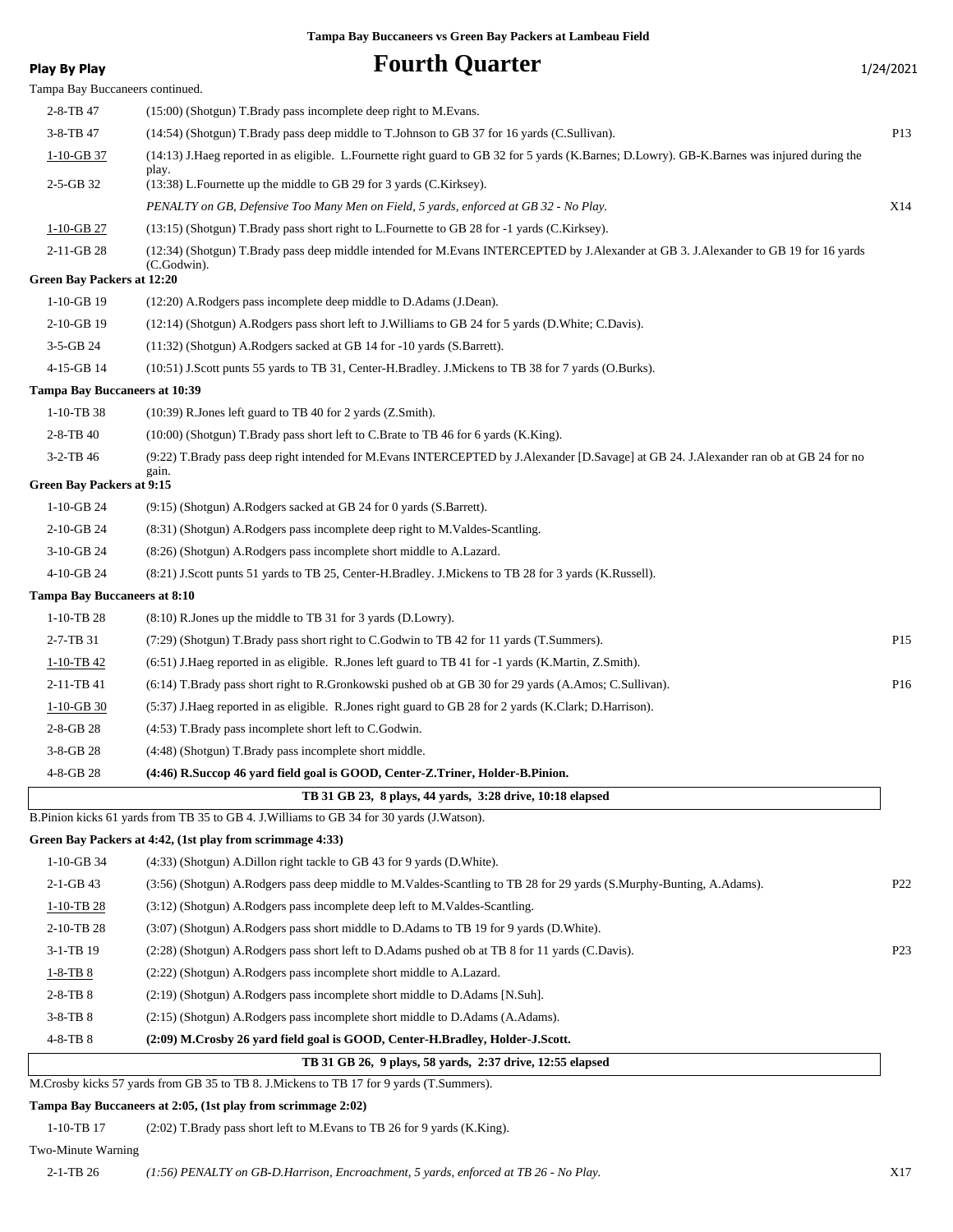| <b>END OF QUARTER</b> | <b>Efficiencies</b><br><b>First Downs</b><br>Time<br><b>Poss</b><br><b>Score</b><br>$\bf R$<br>P<br>$\mathbf X$<br>Т<br>3 Down<br>4 Down                                                                                                                                                                                                                                                                  |                 |
|-----------------------|-----------------------------------------------------------------------------------------------------------------------------------------------------------------------------------------------------------------------------------------------------------------------------------------------------------------------------------------------------------------------------------------------------------|-----------------|
| $1-10-GB$ 37          | $(0.02)$ T. Brady kneels to GB 38 for $-1$ yards.                                                                                                                                                                                                                                                                                                                                                         |                 |
|                       | Timeout #2 by TB at $00:02$ .                                                                                                                                                                                                                                                                                                                                                                             |                 |
| $3-5-GB$ 43           | (:48) C. Godwin right end to GB 37 for 6 yards (D. Savage).                                                                                                                                                                                                                                                                                                                                               | R <sub>19</sub> |
|                       | Timeout #1 by TB at $00:48$ .                                                                                                                                                                                                                                                                                                                                                                             |                 |
| 2-6-GB 44             | (1:32) L. Fournette left tackle to GB 43 for 1 yard (D. Lowry, Z. Smith).                                                                                                                                                                                                                                                                                                                                 |                 |
|                       | Timeout #3 by GB at 01:32.                                                                                                                                                                                                                                                                                                                                                                                |                 |
| $1-5-GB$ 43           | $(1:37)$ J. Haeg reported in as eligible. L. Fournette up the middle to GB 44 for $-1$ yards (T. Summers).                                                                                                                                                                                                                                                                                                |                 |
| $1-10-GB$ 48          | (1:41) J. Haeg reported in as eligible. L. Fournette right tackle to GB 45 for 3 yards (K. Martin).<br>The Replay Official reviewed the too many players on field ruling, and the play was REVERSED.<br>J. Haeg and J. Haeg reported in as eligible. L. Fournette right tackle to GB 45 for 3 yards (K. Martin).<br>PENALTY on GB, Defensive Too Many Men on Field, 5 yards, enforced at GB 48 - No Play. |                 |
|                       | PENALTY on GB-K.King, Defensive Pass Interference, 15 yards, enforced at TB 37 - No Play.                                                                                                                                                                                                                                                                                                                 | X18             |
| 3-4-TB 37             | (1:46) (Shotgun) T.Brady pass incomplete short middle to T.Johnson [R.Gary].                                                                                                                                                                                                                                                                                                                              |                 |
|                       | Timeout #2 by GB at $01:46$ .                                                                                                                                                                                                                                                                                                                                                                             |                 |
| 2-8-TB 33             | (1:51) L. Fournette left tackle to TB 37 for 4 yards (P. Smith).                                                                                                                                                                                                                                                                                                                                          |                 |
|                       | Timeout #1 by GB at 01:51.                                                                                                                                                                                                                                                                                                                                                                                |                 |
| 1-10-TB 31            | (1:56) J.Haeg reported in as eligible. L.Fournette up the middle to TB 33 for 2 yards (Z.Smith, K.Clark).                                                                                                                                                                                                                                                                                                 |                 |

**Tampa Bay Buccaneers 31 9:37 1 3 3 7 2/4 0/0 Green Bay Packers 26 5:23 0 2 0 2 1/4 0/0**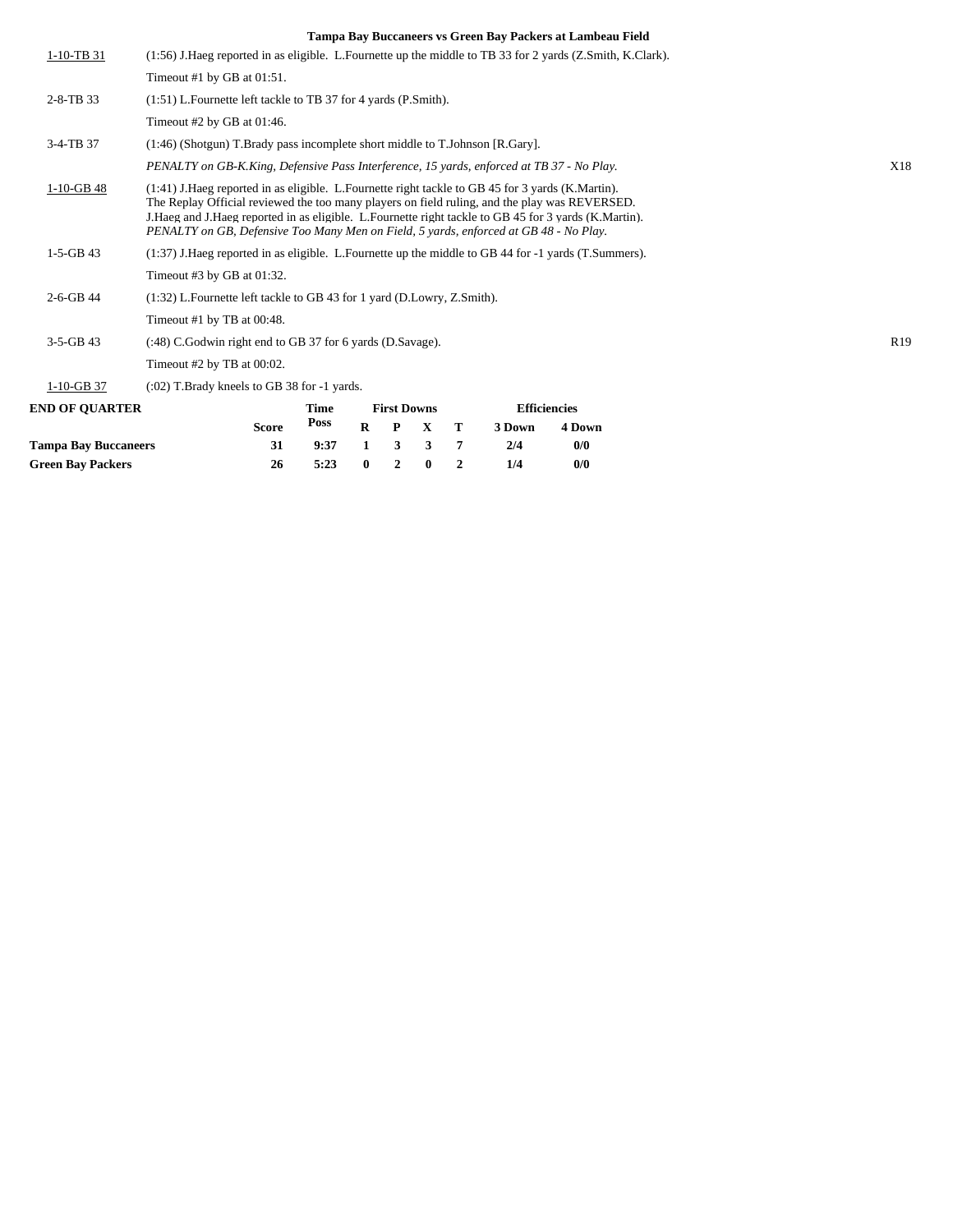### **Miscellaneous Statistics Report**

**Tampa Bay Buccaneers vs Green Bay Packers**

**1/24/2021 at Lambeau Field**

#### **Ten Longest Plays for Tampa Bay Buccaneers**

| Yards | Otr Play Start                | <b>Play Description</b>                                                                               |
|-------|-------------------------------|-------------------------------------------------------------------------------------------------------|
| 52    | 2 3-9-TB 28                   | (13:20) (Shotgun) T.Brady pass deep middle to C.Godwin to GB 20 for 52 yards (J.Alexander).           |
| 39    | 2 1-10-GB 39                  | (:08) (Shotgun) T.Brady pass deep left to S.Miller for 39 yards, TOUCHDOWN.                           |
| 29    | 4 2-11-TB 41                  | (6:14) T.Brady pass short right to R.Gronkowski pushed ob at GB 30 for 29 yards (A.Amos; C.Sullivan). |
| 27    | $1 \quad 3 - 4 - TB \quad 40$ | (13:38) (Shotgun) T.Brady pass deep left to M.Evans to GB 33 for 27 yards (C.Sullivan).               |
| 20    | 2 1-10-GB 20                  | (12:33) J. Haeg reported in as eligible. L. Fournette right end for 20 yards, TOUCHDOWN.              |
| 19    | $2 \quad 3-2-TB33$            | (3:46) T.Brady pass short right to C.Godwin pushed ob at GB 48 for 19 yards (D.Savage).               |
| 16    | 4 3-8-TB 47                   | (14:54) (Shotgun) T.Brady pass deep middle to T.Johnson to GB 37 for 16 yards (C.Sullivan).           |
| 15    | 3-7-GB 15                     | (11:04) (Shotgun) T.Brady pass short left to M.Evans for 15 yards, TOUCHDOWN.                         |
| 14    | 1 3-9-GB 32                   | (12:13) (Shotgun) T.Brady pass short right to C.Godwin pushed ob at GB 18 for 14 yards (C.Sullivan).  |
| 14    | 3-13-TB 35                    | (4:34) (Shotgun) T.Brady pass short right to C.Godwin to TB 49 for 14 yards (P.Smith).                |

#### **Ten Longest Plays for Green Bay Packers**

| Yards | 0tr | <b>Play Start</b>        | <b>Play Description</b>                                                                                              |
|-------|-----|--------------------------|----------------------------------------------------------------------------------------------------------------------|
| 50    |     | $2 \quad 3 - 3 - 50$     | (14:15) (Shotgun) A.Rodgers pass deep right to M.Valdes-Scantling for 50 yards, TOUCHDOWN.                           |
| 29    |     | 4 2-1-GB 43              | (3:56) (Shotgun) A.Rodgers pass deep middle to M.Valdes-Scantling to TB 28 for 29 yards (S.Murphy-Bunting, A.Adams). |
| 24    |     | 3 1-10-GB 42             | (11:52) (Shotgun) A.Rodgers pass deep right to M.Valdes-Scantling to TB 34 for 24 yards (A.Adams).                   |
| 23    |     | $1 \quad 3-15-GB5$       | (1:42) (Shotgun) A.Rodgers pass deep right to A.Lazard pushed ob at GB 28 for 23 yards (S.Murphy-Bunting).           |
| 23    |     | 2 3-6-GB 17              | (1:14) (Shotgun) A.Rodgers pass short middle to A.Lazard to GB 40 for 23 yards (L.David).                            |
| 16    |     | 3 2-10-TB 24             | (10:23) (Shotgun) A.Rodgers pass short right to A.Lazard to TB 8 for 16 yards (S.Murphy-Bunting).                    |
| 15    |     | $1 \quad 1 - 10 - GB$ 28 | (1:09) A. Rodgers pass short left to D. Adams ran ob at GB 43 for 15 yards (D. White).                               |
| 14    |     | $1$ 2-7-GB 28            | (10:25) (Shotqun) A.Rodgers pass short middle to M.Lewis to GB 42 for 14 yards (D.White).                            |
| 13    |     | $3 \quad 1 - 10 - GB$ 43 | (6:35) (Shotgun) A.Rodgers pass short right to A.Dillon to TB 44 for 13 yards (D.White; C.Davis).                    |
| 12    |     | 2 2-10-GB 25             | (12:19) (Shotgun) A.Rodgers pass short middle to M.Valdes-Scantling to GB 37 for 12 yards (J.Dean).                  |

|         | <b>Touchdown Scoring Information</b> |  |                                                                              | <b>Offense</b> |          | <b>Defense</b> Special Teams |
|---------|--------------------------------------|--|------------------------------------------------------------------------------|----------------|----------|------------------------------|
| VISITOR | Tampa Bay Buccaneers                 |  |                                                                              | 4              |          |                              |
| HOME    | Green Bay Packers                    |  |                                                                              | ્રવ            | $\Omega$ |                              |
|         | <b>Player Scoring Information</b>    |  |                                                                              |                |          |                              |
|         |                                      |  | $\mathbf{r}$ is the contract of $\mathbf{r}$ in the contract of $\mathbf{r}$ |                |          |                              |

| Club Player | TD                 |   | Rush<br>TD | <b>Rec KO TD</b><br>TD |  | <b>Punt Int TD</b><br>TD |   | <b>Fum</b><br>TD | Misc<br>TD   | FG | <b>XP</b> | 2Pt<br>Rush | 2Pt<br>Rec | Sfty | Points |
|-------------|--------------------|---|------------|------------------------|--|--------------------------|---|------------------|--------------|----|-----------|-------------|------------|------|--------|
| TB          | R.Succop           | 0 | 0          | 0                      |  | 0                        | 0 | 0                | 0            |    | 4         | 0           | 0          | 0    |        |
| TB          | L.Fournette        | 0 |            | 0                      |  | 0                        | 0 | 0                | 0            |    | 0         | 0           | 0          | 0    | 6      |
| TB          | M.Evans            | 0 | 0          |                        |  | 0                        | 0 | 0                | $\mathbf{0}$ | 0  | 0         | 0           | 0          | 0    | 6      |
| TB          | C.Brate            | 0 | 0          |                        |  | 0                        | 0 | 0                | 0            |    | 0         | 0           | 0          | 0    | 6      |
| TB          | S.Miller           | 0 | 0          |                        |  | 0                        | 0 | 0                | 0            | 0  | 0         | 0           | 0          | 0    | 6      |
| GB          | M.Crosby           | 0 | 0          | 0                      |  | 0                        | 0 | 0                | 0            |    |           | 0           | 0          | 0    | 8      |
| GB          | D.Adams            | 0 | 0          |                        |  | 0                        | 0 | 0                | 0            |    | 0         | 0           | 0          | 0    | 6      |
| GB          | M.Valdes-Scantling | 0 | 0          |                        |  | 0                        | 0 | 0                | 0            |    | 0         | 0           | 0          | 0    | 6      |
| GB          | R.Tonyan           | 0 |            |                        |  | 0                        | 0 | 0                |              | 0  | 0         |             | 0          | 0    | 6      |

| <b>Possession Detail</b>    | <b>First Half</b> |       | <b>Second Half</b> |       | Game           |       |  |
|-----------------------------|-------------------|-------|--------------------|-------|----------------|-------|--|
|                             | <b>Visitor</b>    | Home  | <b>Visitor</b>     | Home  | <b>Visitor</b> | Home  |  |
| Largest Lead                | 11                | 0     | 18                 | 0     | 18             | 0     |  |
| Drives Leading              | 3                 | 0     | 6                  | 0     | 9              | 0     |  |
| Time of Possession Leading  | 8:00              | 0:00  | 11:39              | 0:00  | 19:39          | 0:00  |  |
| Largest Deficit             | 0                 | $-11$ | 0                  | $-18$ | 0              | -18   |  |
| Drives Trailing             | 0                 | 5     | 0                  | 6     | 0              | 11    |  |
| Time of Possession Trailing | 0:00              | 16:16 | 0:00               | 18:21 | 0:00           | 34:37 |  |
| Times Score Tied Up         |                   |       |                    | 0     |                |       |  |
| Lead Changes                |                   |       |                    |       |                |       |  |